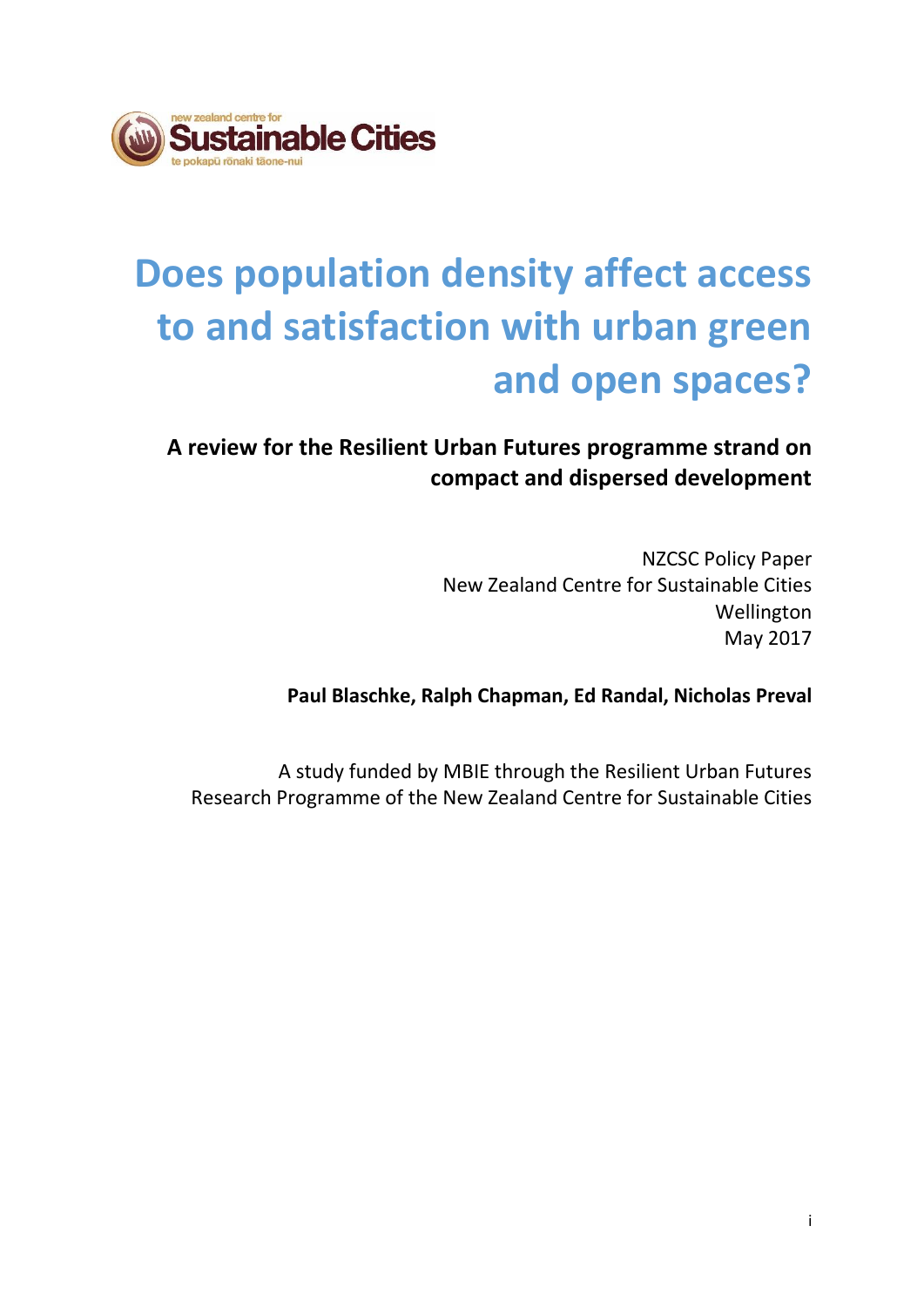Dr Paul Blaschke is an independent environmental consultant and part-time lecturer in environmental health at University of Otago, Wellington and in environmental studies at Victoria University of Wellington. His research focusses on the multiple values of urban green spaces. <http://sustainablecities.org.nz/members/paul-blaschke/>

A/Prof Ralph Chapman is Associate Professor and Director of the Graduate Programme in Environmental Studies at Victoria University of Wellington [http://www.victoria.ac.nz/sgees/about/staff/ralph-chapman;](http://www.victoria.ac.nz/sgees/about/staff/ralph-chapman) and a co-director of the New Zealand Centre for Sustainable Cities. <http://sustainablecities.org.nz/members/ralph-chapman/>

Ed Randal is a Research Fellow at the New Zealand Centre for Sustainable Cities and the University of Otago, Wellington. His research focusses on urban development, transport and health.

<http://sustainablecities.org.nz/members/ed-randal/>

Dr Nick Preval is a Research Fellow with He Kainga Oranga, the Housing and Health research programme of the Public Health Department of University of Otago, Wellington. His research focusses on evaluating the costs and benefits of housing and urban development.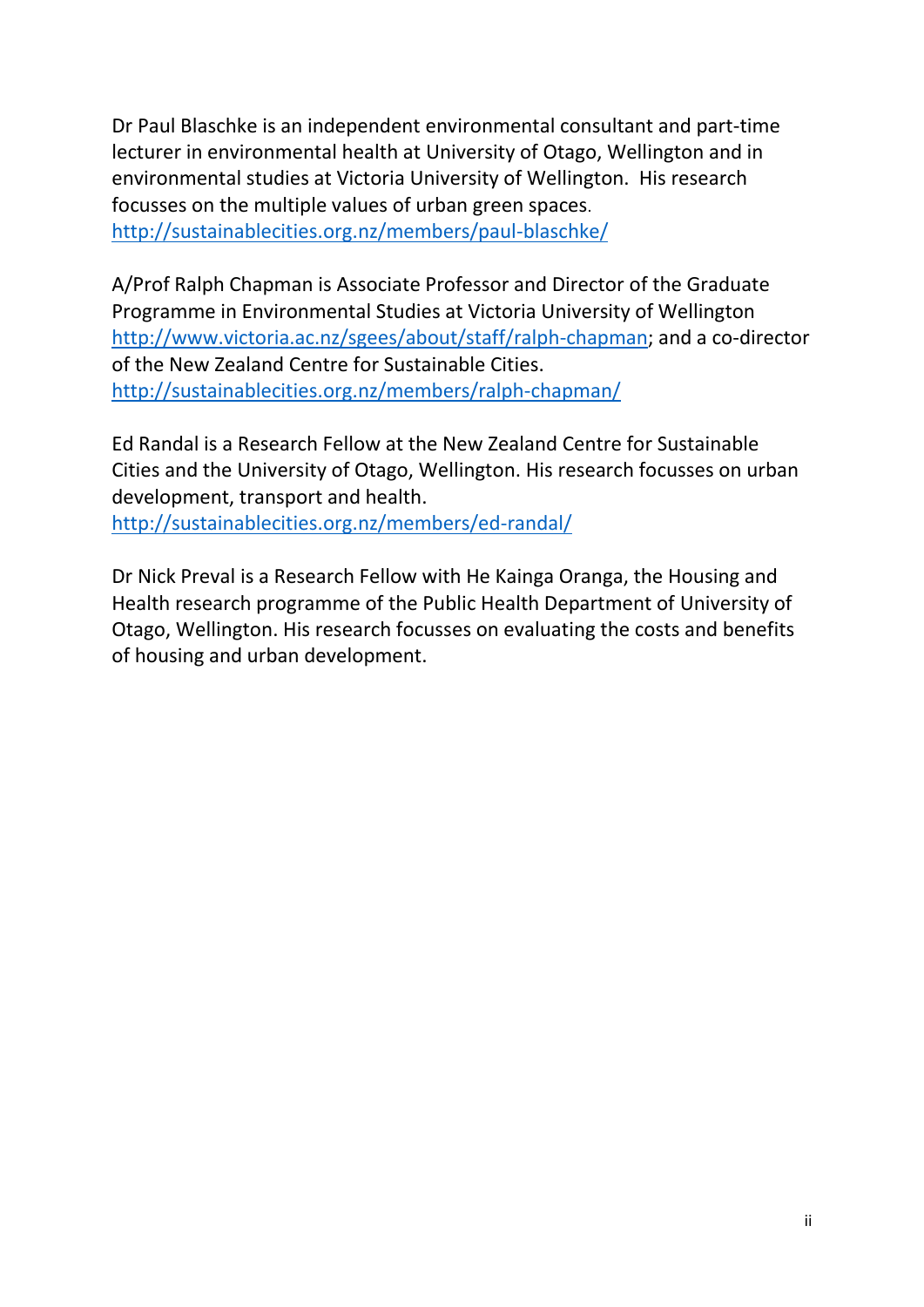# Contents

| 1 |     |                                                                                     |  |  |  |  |
|---|-----|-------------------------------------------------------------------------------------|--|--|--|--|
| 2 |     |                                                                                     |  |  |  |  |
| 3 |     |                                                                                     |  |  |  |  |
|   | 3.1 |                                                                                     |  |  |  |  |
|   | 3.2 |                                                                                     |  |  |  |  |
|   | 3.3 |                                                                                     |  |  |  |  |
|   | 3.4 |                                                                                     |  |  |  |  |
|   | 3.5 |                                                                                     |  |  |  |  |
|   | 3.6 | Planning and design for addressing density-related inequalities in access to UGOS11 |  |  |  |  |
| 4 |     |                                                                                     |  |  |  |  |
|   | 4.1 |                                                                                     |  |  |  |  |
|   | 4.2 |                                                                                     |  |  |  |  |
|   | 4.3 |                                                                                     |  |  |  |  |
|   | 4.4 |                                                                                     |  |  |  |  |
| 5 |     |                                                                                     |  |  |  |  |
|   |     |                                                                                     |  |  |  |  |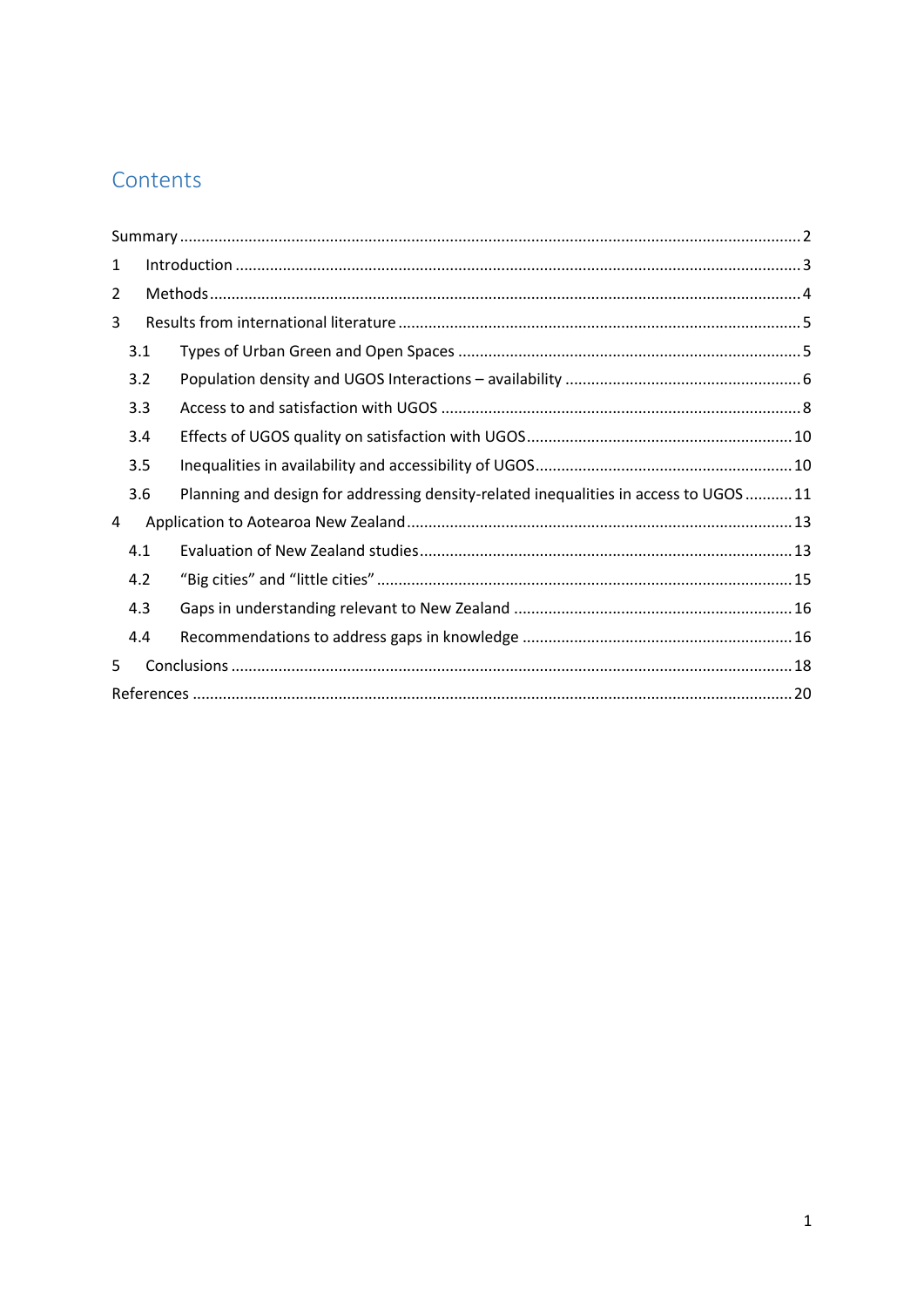## Summary

<span id="page-3-0"></span>There has been an ongoing debate about the impacts that increased urban density has on urban green and open space availability and use. This question has current resonance in New Zealand: can urban councils and housing providers ensure the provision of enough of the right types of green amenities to support intensification without damage to residents' wellbeing and quality of life? In order to provide broader insight into such matters, this report reviews the international and New Zealand literature on availability of green and open spaces within cities, residents' satisfaction with and usage of these spaces, and to what extent these matters are associated with urban population density. This review may inform empirical study of whether intensification ("smart" or compact urban growth) will increase or decrease New Zealanders' access to green and open urban spaces.

All types of urban green space and open space (UGOS), both public and private, are included in the review. International literature establishes the existence of a wide range of different UGOS types, with varying degrees of 'greenness' that confer a wide range of important benefits for urban residents. There is abundant evidence that urban residents value UGOS in many different ways and prefer to live close to UGOS. Provision of UGOS also incurs public costs and the challenge for cities is to find an optimal/ acceptable balance between UGOS benefits and costs.

Availability of UGOS per capita and per household varies widely, within and between cities, although there are few quantitative data in the literature specifically linking population density with UGOS availability. On the whole, it seems likely that UGOS availability per capita decreases as population or household density of the urban area increases. Furthermore, several studies have shown inequalities in access opportunities to UGOS, particularly for lower access in areas of lower income or socioeconomic status and higher population or household density.

Affirmative action by governments and councils is widely seen as desirable to address inequalities in UGOS availability and accessibility. Approaches need to address both the supply and the quality of UGOS. It is misleading to consider the provision and planning only with *public* UGOS. *Private* UGOS such as gardens and allotments constitute significant portions of the total green space in many cities and complement public UGOS in terms of the values they confer; but private UGOS provision is less amenable to public policy response. A key to understanding the requirements for *public* UGOS provision in the process of urban intensification is to know how to enable UGOS to be used more intensively in densely populated areas, without loss of amenity and satisfaction. Currently the evidence to answer this question is very sketchy. It is clear, however, that different UGOS users have different needs which must be taken account of and satisfied in different ways in order to maintain and enhance equitable access to and use of UGOS.

*Relevance to New Zealand:* Almost all New Zealand urban areas have relatively low population and household density (although increasing quite rapidly in some major cities). In addition most New Zealand urban areas are well-endowed with UGOS and most New Zealanders, regardless of socioeconomic level, have good access to GOS. These factors provide a good basis for the provision of good quality UGOS to equitably satisfy the needs of all residents. A number of the above key messages are relevant to New Zealand particularly in the design of good accessible UGOS networks in New Zealand urban areas. Key gaps in understanding relevant to New Zealand are discussed.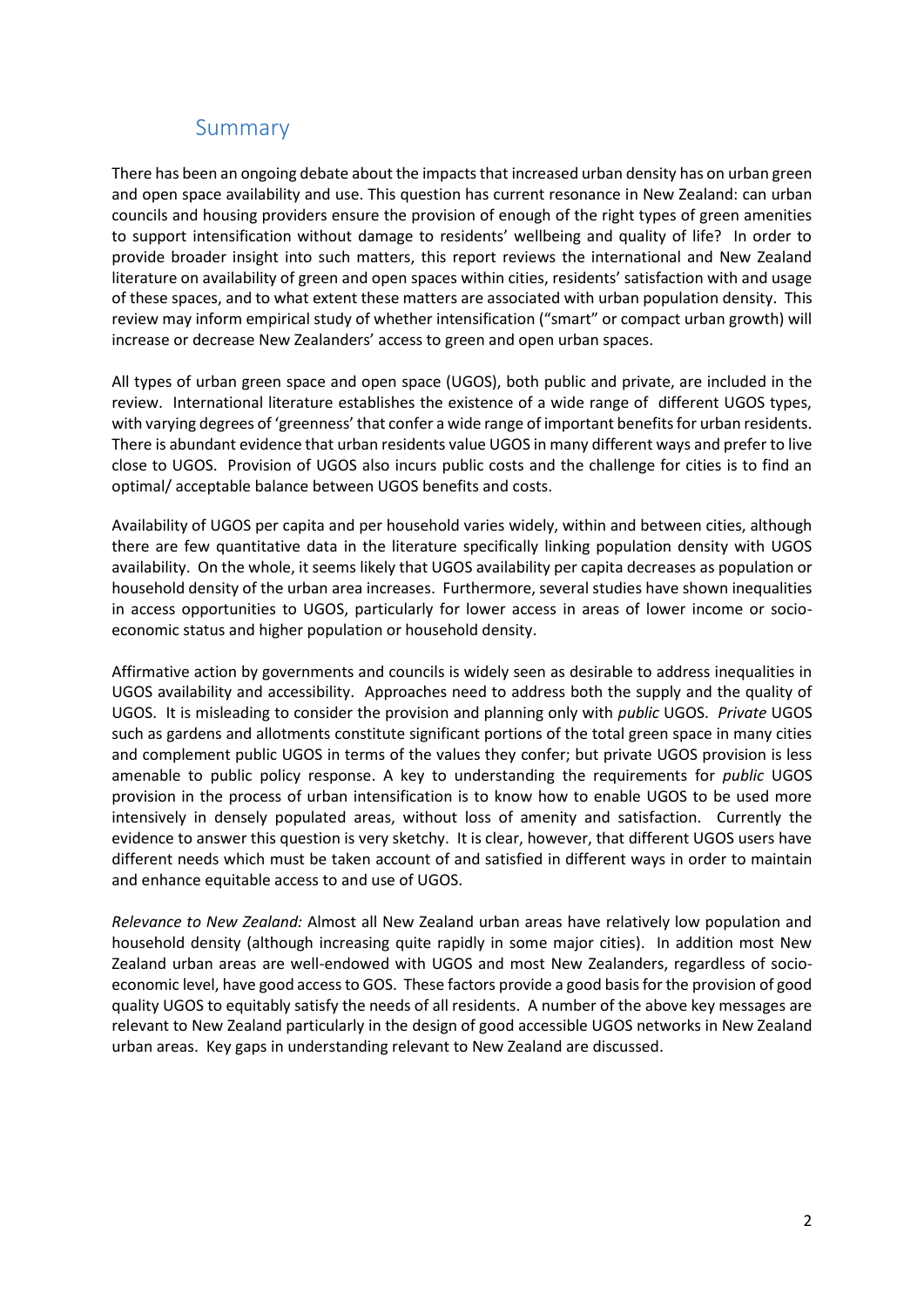# <span id="page-4-0"></span>1 Introduction

Debates about green and open space availability in relation to urban density are not new; they go right back to early town planning considerations. Urban leaders and planners even in the late nineteenth century (e.g. the Garden City movement) wished to provide healthy living spaces for workers and residents, including parks and garden allotments. As cities grew, many urban areas were able to retain private and public green and open space, but others did not, with variation sometimes even within a single metropolitan area; this now results in significant differences in the amount of public green space available per person.

There has been an ongoing debate about the impacts that increased urban density has on urban green and open space availability and use. This question has current resonance in New Zealand: can urban councils and housing providers, especially Auckland Council, with its vision of a 'compact, liveable city', ensure the provision of enough of the right types of green amenities to support intensification without damage to residents' wellbeing and quality of life? In order to provide broader insight into such matters, this report reviews the international and New Zealand literature on availability of green and open spaces within cities, residents' satisfaction with and usage of these spaces, and to what extent these matters are associated with urban population density. This review is stand-alone but may inform empirical study of whether intensification ("smart" or compact urban growth) will increase or decrease New Zealanders' access to and satisfaction with green and open urban spaces.

We use the term Urban Green and Open Space (UGOS) to include all types of green space and open space, both public and private. In this review the emphasis is on public green space such as parks, road reserves and urban forests (see section below discussing the different types), as these are usually within direct management or control of territorial authorities in most countries. However, private UGOS is also relevant to the above objectives.

There is a wide range of types of UGOS which confer a wide range of important benefits for urban residents (de Vries, Verheij, Groenewegen, & Spreeuwenberg, 2003; Lee & Maheswaran, 2011; Maas, Verheij, Groenewegen, De Vries, & Spreeuwenberg, 2006; Tzoulas et al., 2007). Roberts et al. (2015) and Blaschke (2013) review these benefits for New Zealand. A number of benefits to health and wellbeing are among those identified (Table 1). Residing in neighbourhoods that are more walkable and with better access to green space and local transport infrastructure has been associated with increased overall physical activity, while in a recent USA study, park quantity (measured as the percentage of city area covered by public parks) has been identified among the strongest predictors of overall subjective wellbeing at a whole city level (Larson, Jennings, & Cloutier, 2016). Provision of UGOS is, of course, not without cost for cities, mainly the opportunity value of the land, but also the potential impact of providing UGOS in enlarging the city and thus increasing travel distances and costs, and associated carbon emissions. There is concern that a trend towards urban compaction may result in less area available for any type of green space or trees (Lin, Meyers, & Barnett, 2015; McPherson, Simpson, Xiao, & Wu, 2011). The challenge for cities is to find an optimal or at least acceptable balance between UGOS benefits and their costs.

Ultimately, it would be helpful to know how much more intensification could occur in New Zealand cities before availability of and access to UGOS began to approach 'congestion' levels, or even average levels typical of NZ-comparable cities, for example those of a similar size in Europe. It may be presumed that cities in North America and Australia are not as useful as benchmarks, since they are more car-oriented and much less dense, generally, and widely accepted to be less environmentally sustainable, than European cities. However, cities of comparable urban form to New Zealand cities, and whose residents lead similar lifestyles, may be useful comparators.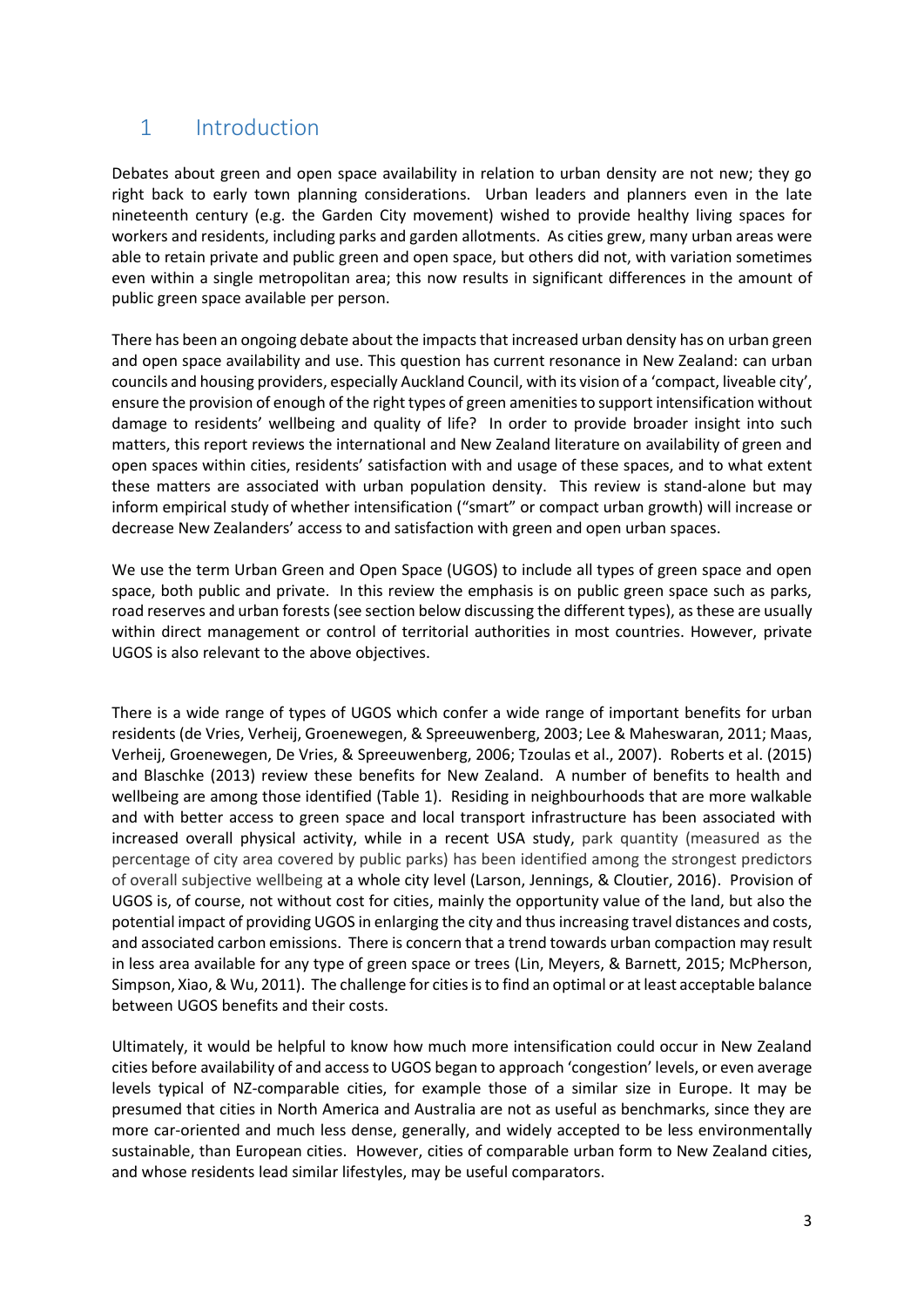**Table 1. Benefits from Urban Green and Open Spaces** (adapted from Meurk, Blaschke, and Simcock (2013). Benefits of particular importance to urban human health and wellbeing emphasised in *bold italics*.

| <b>Provisioning benefits</b>                         | <b>Regulating benefits</b>                                                      | <b>Cultural benefits</b>                                                                                      |
|------------------------------------------------------|---------------------------------------------------------------------------------|---------------------------------------------------------------------------------------------------------------|
| 1. Crops                                             | 8. Climate regulation                                                           | 17. Spiritual & religious values                                                                              |
| products<br>2.<br>including<br>Animal<br>aquaculture | <i>stormwater</i><br>9.<br>Runoff<br>and<br>regulation                          | 18.<br>Aesthetic<br>amenity<br>and<br>values                                                                  |
| biomass<br>Fibre, fuel<br>З.<br>and<br>energy        | 10. Water purification,<br>waste<br>solid<br>waste<br>water<br>and<br>treatment | diversity<br>19.<br><b>Cultural</b><br>and<br>heritage values, including sense<br>of place and social capital |
| 4. Other energy provision                            | 11. Human disease regulation                                                    | 20. Health and wellbeing                                                                                      |
| 5. Freshwater supply                                 | 12. Pest regulation                                                             | 21. Tourism                                                                                                   |
| 6. Genetic Resources                                 | 13. Pollination                                                                 | 22. Education                                                                                                 |
| 7. Physical support for structures                   | 14. Air quality enhancement                                                     | 23.<br>Passive<br>values:<br>option,<br>existence, bequest                                                    |
|                                                      | 15. Natural hazard and erosion<br>regulation                                    |                                                                                                               |
|                                                      | 16. Provision of natural habitat<br>and species niches                          |                                                                                                               |

# <span id="page-5-0"></span>2 Methods

The review takes a standard thematic approach to literature accessed using SCOPUS and Web of Science databases available at the University of Otago Wellington. The principal searches of international literature were undertaken using the search terms in SCOPUS:

"green space\*" OR "greenspace" OR "open space"

AND

city OR cities OR urban

AND

"population density" OR "hous\* density"

The 148 articles accessed through Scopus were prioritised and summarised in two Excel spreadsheets.

In the first part of the report dealing with the international literature, most attention is paid to cities in 'more developed', higher income countries, in particular Australia, the UK, continental Europe, and USA. Some articles from East and Southeast Asia were also relevant. In the second part of the report, the themes identified from the international literature were related to the small number of available New Zealand studies.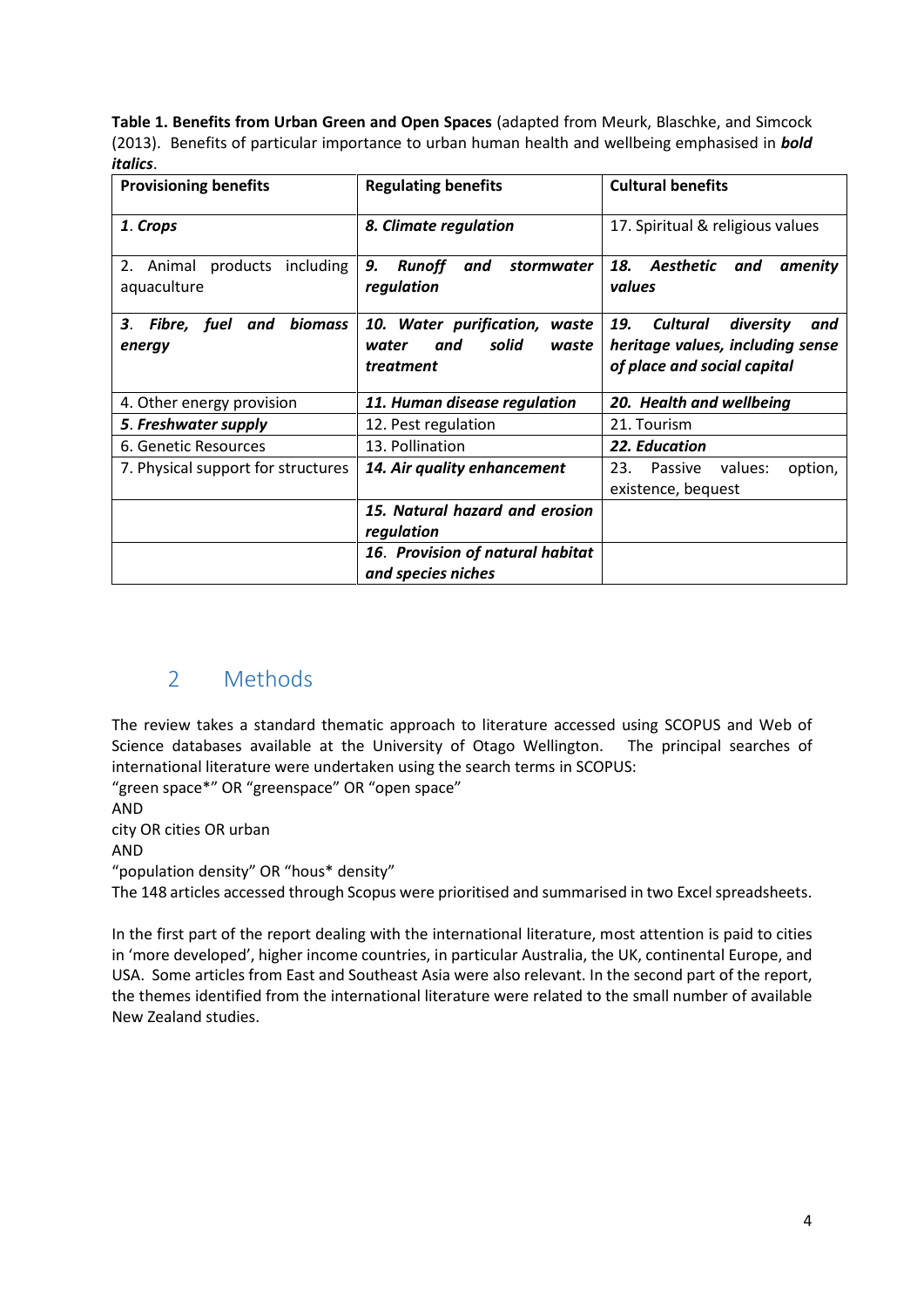# 3 Results from international literature

## <span id="page-6-1"></span><span id="page-6-0"></span>3.1 Types of Urban Green and Open Spaces

There is a wide range of different UGOS types, with varying degrees of "greenness", and also an important distinction between public and private UGOS. "Accessible" or "usable" and "inaccessible" or "unusable" are sometimes used as synonyms for "public" and "private" (Richardson, Pearce, Mitchell, Day, & Kingham, 2010). In this review the emphasis is on public green space which has a significant degree of vegetation cover (not necessarily 100%) and is usually highly permeable (but may include significant impermeable areas such as roads, structures and paved areas in larger parks). These areas have the highest and largest range of ecosystem and other values (Meurk et al., 2013). Private UGOS is predominantly gardens (including paved areas that are not necessarily permeable). Public open spaces (which importantly include road reserves but do not include the road surface itself) have low vegetation cover, e.g. road reserves, reservoir tops, unvegetated road verges. Private open spaces include undeveloped land, unvegetated land around commercial buildings, and vacant lots. There is also land which is neither fully public nor private. This includes road reserves which are managed as part of adjoining private lots, leased garden allotments and communal gardens on public land.

Byrne and Sipe (2010) discuss these different types of UGOS in detail and present a typology for them (Fig.1). The typology is presented by Byrne & Sipe for parks, but appears to be suitable to apply for all types of UGOS. This typology emphasises size, facilities and naturalness of UPOS, but "more" of each of these aspects is, of course, not necessarily "better" in the urban context. "Informal UGOS" (Rupprecht & Byrne, 2014) are a further significant category of UGOS, including vacant lots, brownfields and street or railway verges.



**Fig 1.** Typology of UGOS (from Byrne and Sipe 2010)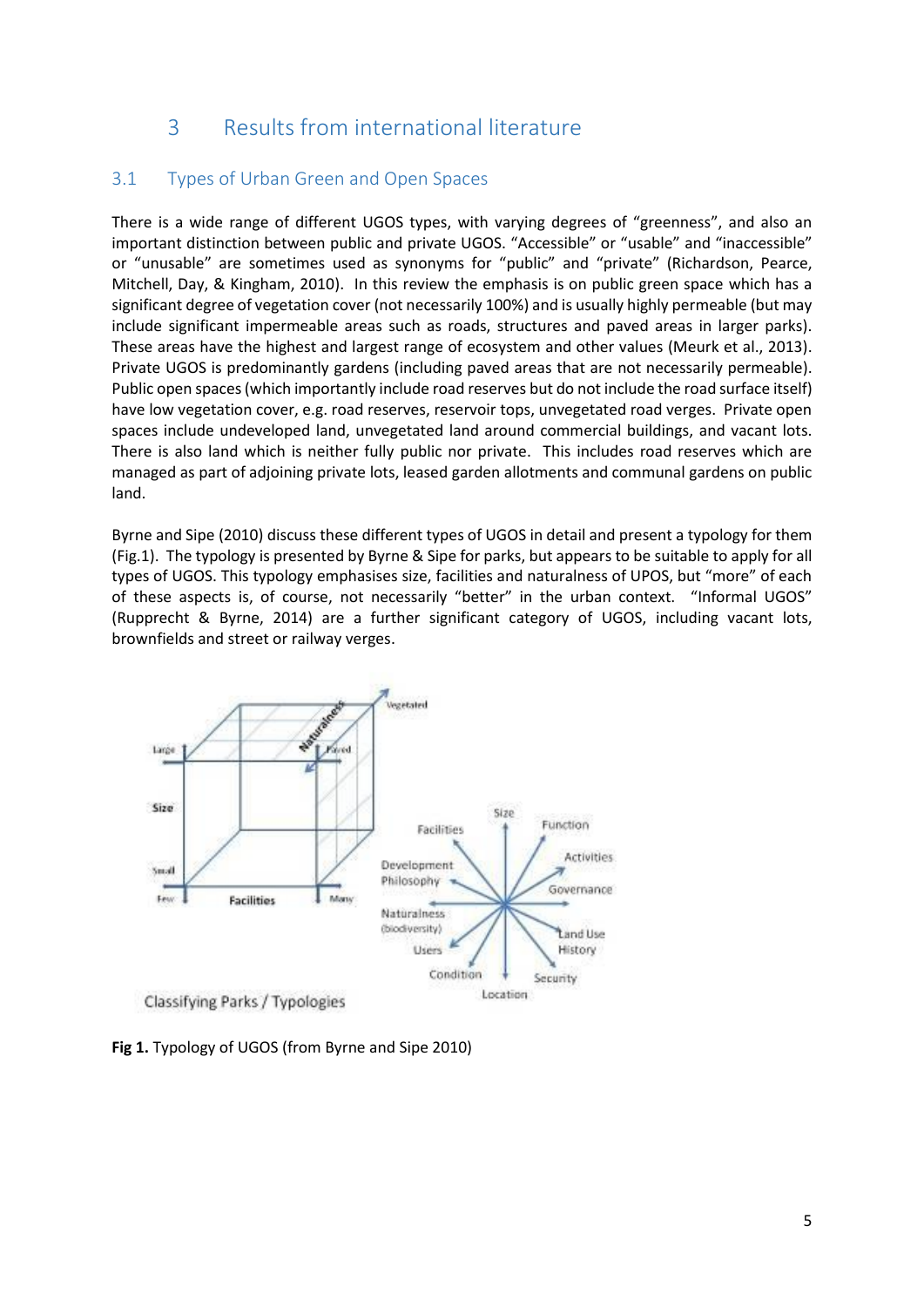## <span id="page-7-0"></span>3.2 Population density and UGOS Interactions – availability<sup>1</sup>

In general there is very little in the literature specifically linking population density with UGOS availability. On the contrary, population density is sometimes taken out of studies of green space availability by adjusting for population density as a confounding effect (e.g. de Vries et al., 2003; Nutsford, Pearson, & Kingham, 2013; Shanahan, Lin, Gaston, Bush, & Fuller, 2014). The first-cited paper was an early study in the exploration of green space / health relationships, where the intent was to try and rule out "selection effects" as far as possible, by statistically controlling for relevant demographic and socioeconomic factors. This intent has been often repeated in later studies.

In interpreting any availability data it is important to remember that the apparent relationship between UGOS and density will be highly influenced by the way density is measured (Zhao, Chapman, & Howden-Chapman, 2011). A net density measure has the ability to completely or largely remove UGOS areas (by land-use type) from the equation so removing the influence of the amount of UGOS on density. Using population weighted density will reduce the influence of large areas of open space on density but not smaller areas (depending on the size of the sub-area used for weighting), while a gross density measure leaves all UGOS in, so large areas of open space (e.g. a town belt) are likely to reduce population density significantly. The choice of density measurement made by the researcher or decision maker will reflect the purposes of the study.

Availability of UGOS per capita and per household varies widely, within and between cities. This has been most clearly shown in European and Australian cities. For example, across 381 cities in 28 European countries, green space coverage (green space as % of total area of the city) varied markedly, averaging 18.6% and ranging from 1.9% to 46%. Per capita green space availability varied by two orders of magnitude, from 3-4  $m^2$  to more than 300  $m^2$  per capita. Larger European cities were no more or less densely endowed with UGOS than smaller cities (Fuller & Gaston, 2009). Similarly in the USA, a city wide comparison of urban green space availability in 44 US cities, measured as the percentage of total city area covered by parks, varied from 2% to 23% (Larson et al., 2016). These data compared whole cities. Within cities, for example, in inner and middle suburbs of Sydney, Australia, the amount of local 'open space' (*sensu* UGOS) ranged between 0.56 and 2.41 ha per 1000 residents, or 6 to 24  $m^2$  per capita (Searle, 2011); (Lin et al., 2015).

On the whole, looking across cities internationally, there is less UGOS available per capita, as population or household density increases. This is the case whether measured on a neighbourhood, city or regional basis (Brander & Koetse, 2011; Fuller & Gaston, 2009; Litman, 2015).

These differences arise or are accentuated when UGOS is lost as cities grow. This was well documented in 11 residential areas in Merseyside, UK, looking at the period 1975-2000 (Pauleit, Ennos, & Golding, 2005). They showed a loss of UGOS in all types of residential area, of differing socioeconomic status. Over all areas, the proportion of land occupied by built structures and infrastructure in 2000 ranged from 16% to 40%, and cover of private gardens ranged between 6% and 43%. It would be expected that as cities grow, there would be a loss of UGOS both in inner areas as cities intensify and at the urban fringe as the city grows outward. However, the ratio of that loss occurring within

 $\overline{a}$ 

 $1$  In this report we use the term 'availability' in the sense of existential capability of being used, i.e. a simple quantitative measure of UGOS in an urban area existing per capita or per household in that urban area. By contrast, 'accessibility' is defined in the Concise Oxford Dictionary as the "ability to be reached or entered". Therefore 'accessibility' has an additional connotation (which may be expressed qualitatively or quantitatively) of an ability (physically, socially, economically and culturally) to access UGOS. In this sense, 'accessibility' can just be a synonym for 'nearby' and this is the sense in which the term is often used. However, the two terms appear to be used somewhat interchangeably and without clear distinction in much of the literature.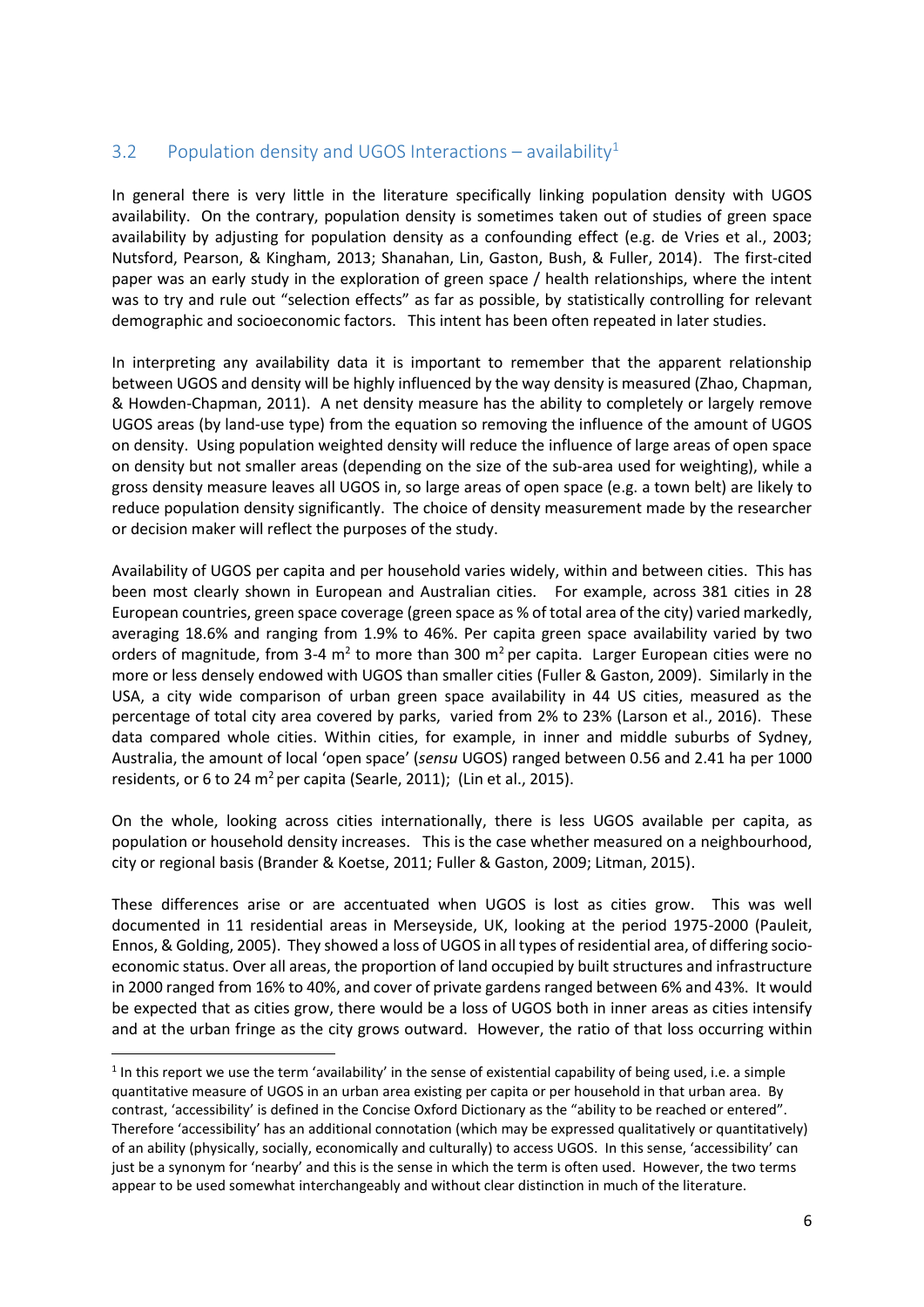the city to that at the fringe would depend on the development pattern of the city. An intensification pattern would generally lead to less overall loss than in a sprawl pattern, but different types of UGOS being lost. Little literature has been found that specifically addresses the pattern of that loss.

In most of these cases, available figures relate to public UGOS, such as parks. Some studies are based on analysis of imagery with a minimum pixel size, e.g. 50 x 50m, which excludes most private green space. However, both private and informal UGOS are a critical component of UGOS availability. Private domestic gardens are known to constitute a considerable proportion of 'green space' in many cities in all parts of the world and are therefore of great potential significance for maintaining the multiple values of UGOS (Freeman, Dickinson, Porter, & van Heezik, 2012; Goddard, Dougill, & Benton, 2010; Loram, Tratalos, Warren, & Gaston, 2007). 'Informal green spaces', such as green road verges, which exclude private gardens, form a significant areal component of both Brisbane and Kyoto (6.3% and 4.8% areal coverage respectively). It is significant that this proportion is similar in both a very low density city (Brisbane) and a relatively high density city (Kyoto).

The importance of private gardens was most clearly shown in Loram et al's (2007) study of five UK cities: Edinburgh, Belfast, Leicester, Oxford, and Cardiff. In each city, with widely ranging levels of socio-economic status, the proportion of the total urban area covered by domestic gardens was at least 21%. In a random sample of at least 500 houses in each city (including semi-detached houses and terrace housing as well as detached houses), 99% had some area of associated garden. As was to be expected, areas of gardens ranged widely and their size was closely associated with housing type, but because relatively small gardens (set at <400  $m^2$  for this study) are much more numerous than larger gardens they contributed disproportionately to the total garden area of each city. There was no clear relationship between garden area and distance to the edge of any of the cities. The proportion of the total administrative area made up of gardens ranged from 11.3% to 24.9% and, counterintuitively, was strongly correlated with population and housing density. In other words, high population density equates to a high density of housing and therefore a high proportion of garden area. Gardens between 200  $m^2$  and 400  $m^2$  constituted the highest proportion of the total garden area of each city, ranging from 28% to 47%.



**Fig 2.** Examples of typical UK house types showing configuration of green space around detached, semi-detached and terraced dwellings in Cardiff. Black lines show parcel boundaries. Reproduced from Loram et al. (2007).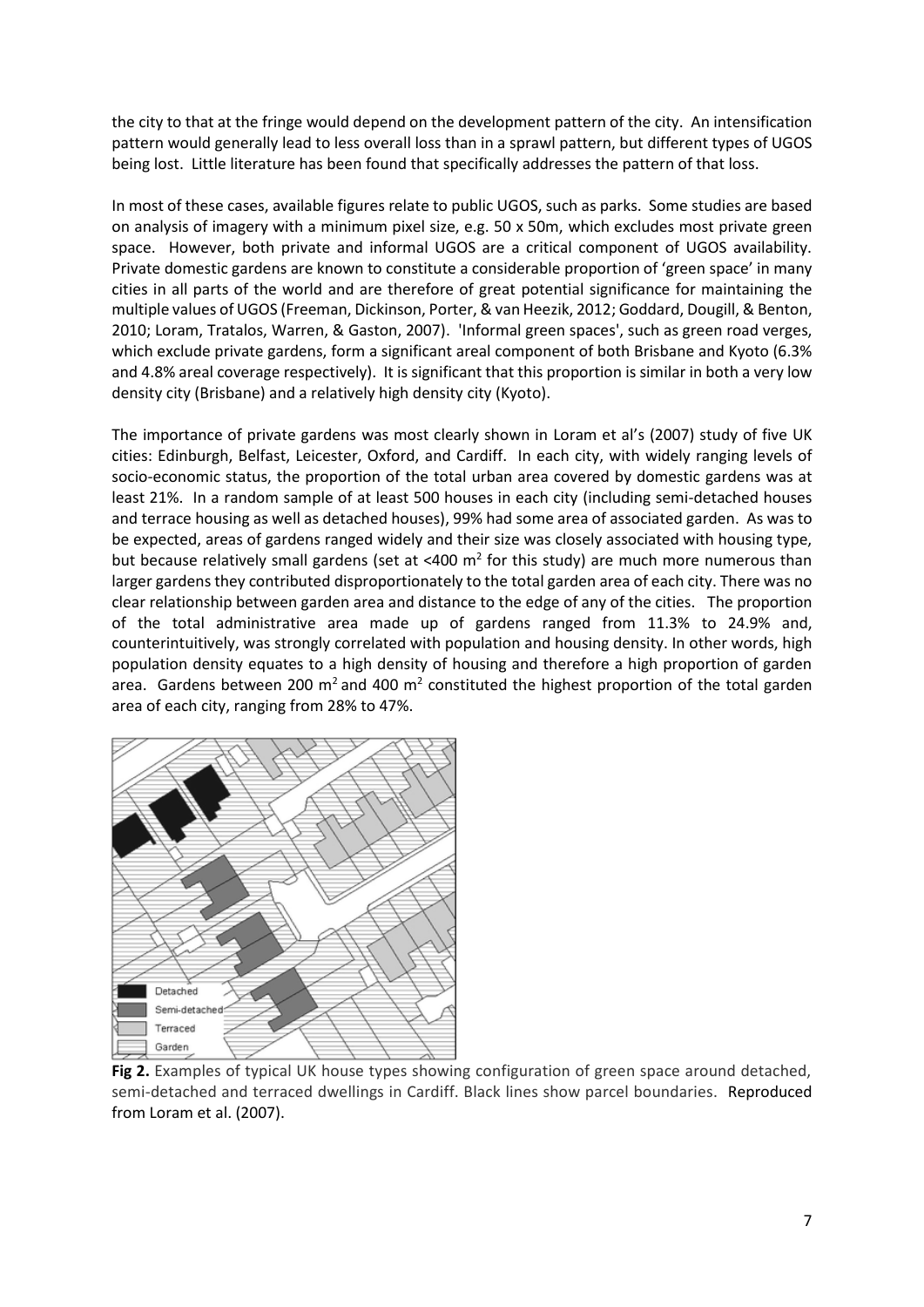The widespread recognition of the multiple benefits of UGOS for urban residents (see Section 1) means that many countries and cities have **planning standards** or **guidelines**for the provision of UGOS per capita or per household. These are prominent, for example, in the UK, many continental European countries, many states in the USA and Australia. Several studies have shown that the actual per capita provision of UGOS in given cities does not match these guidelines or standards (Ambrey & Fleming, 2013; Bertram & Rehdanz, 2015; Byrne & Sipe, 2010; Chang & Chen, 2015). Even in the example of Berlin where the goal of providing  $6m<sup>2</sup>$  of public green space per inhabitant is met, and research indicates that there may be an "optimal" marginal level of green space provision beyond which marginal utility decreases (see next section), most residents (75%) had less GS available in their living environment than the amount at which the positive impact on their life satisfaction would be largest (Bertram & Rehdanz, 2015). This is not surprising, given the cost of land and other costs of green space.

## <span id="page-9-0"></span>3.3 Access to and satisfaction with UGOS

The accessibility of UGOS, as opposed to its availability, is less well studied. Although some recent studies approached accessibility analysis by linking the distribution of UGOS to population data including socio-economic and health status (Astell-Burt, Feng, Mavoa, Badland, & Giles-Corti, 2014; Bertram & Rehdanz, 2015; Nutsford et al., 2013; Shanahan et al., 2016), most existing studies examining accessibility have needed to carry out surveys to complement studies of UGOS from land cover analysis.

There is abundant evidence that urban residents value UGOS in many ways (as discussed in the Introduction), that residents prefer to live close to UGOS and that the presence of well-known UGOS attracts migrants from other parts of the city or other cities (Wu & Plantinga, 2003). For example, Thompson (2002) referred to "many surveys of urban park use" indicating that the majority of users want to come by foot and will only do so on a regular basis if the park is within 3–5 minutes' walk of their home or workplace. There are numerous studies from many countries indicating significant monetary premiums that proximity to (or even views over) public GS confers on the owners of residential housing (McConnell & Walls, 2005; Schipperijn et al., 2010).

Recent studies have examined the influence of local public green space on the life satisfaction of residents in Australian and USA cities and Berlin (Ambrey & Fleming, 2013; Bertram & Rehdanz, 2015; Larson et al., 2016). Ambrey and Fleming (2013) found a positive relationship between the percentage of public green space in a resident's local area and their self-reported life satisfaction, which corresponded to a seemingly high implicit monetary willingness-to-pay (A\$1172 in annual household income for a 1 per cent (143 m<sup>2</sup>) increase in local public green space. These results could be due to strategic behaviour, i.e., if ratepayers or councils are considering providing more green space, it is both strategic and expected behaviour for survey respondents to put a higher perceived value on such. Their results also suggest that the value of green space increases with population density. Larson et al. (2016) used data from 44 US cities to evaluate the relationship between urban park quantity, quality, and accessibility and aggregate self-reported scores on the Gallup-Healthways Wellbeing Index. They reported that park quantity (measured as the percentage of city area covered by public parks) was among the strongest predictors of overall wellbeing, especially through parks' contributions to physical and community wellbeing. Park quality (measured as per capita spending on parks) and accessibility (measured as the overall percentage of a city's population within half a mile of parks) were also positively associated with wellbeing, though these relationships were not statistically significant.

In a Barcelona study of access to green space and subjective general health, Dadvand et al. (2016) found that residential surrounding greenness and *subjective* residential proximity to green spaces,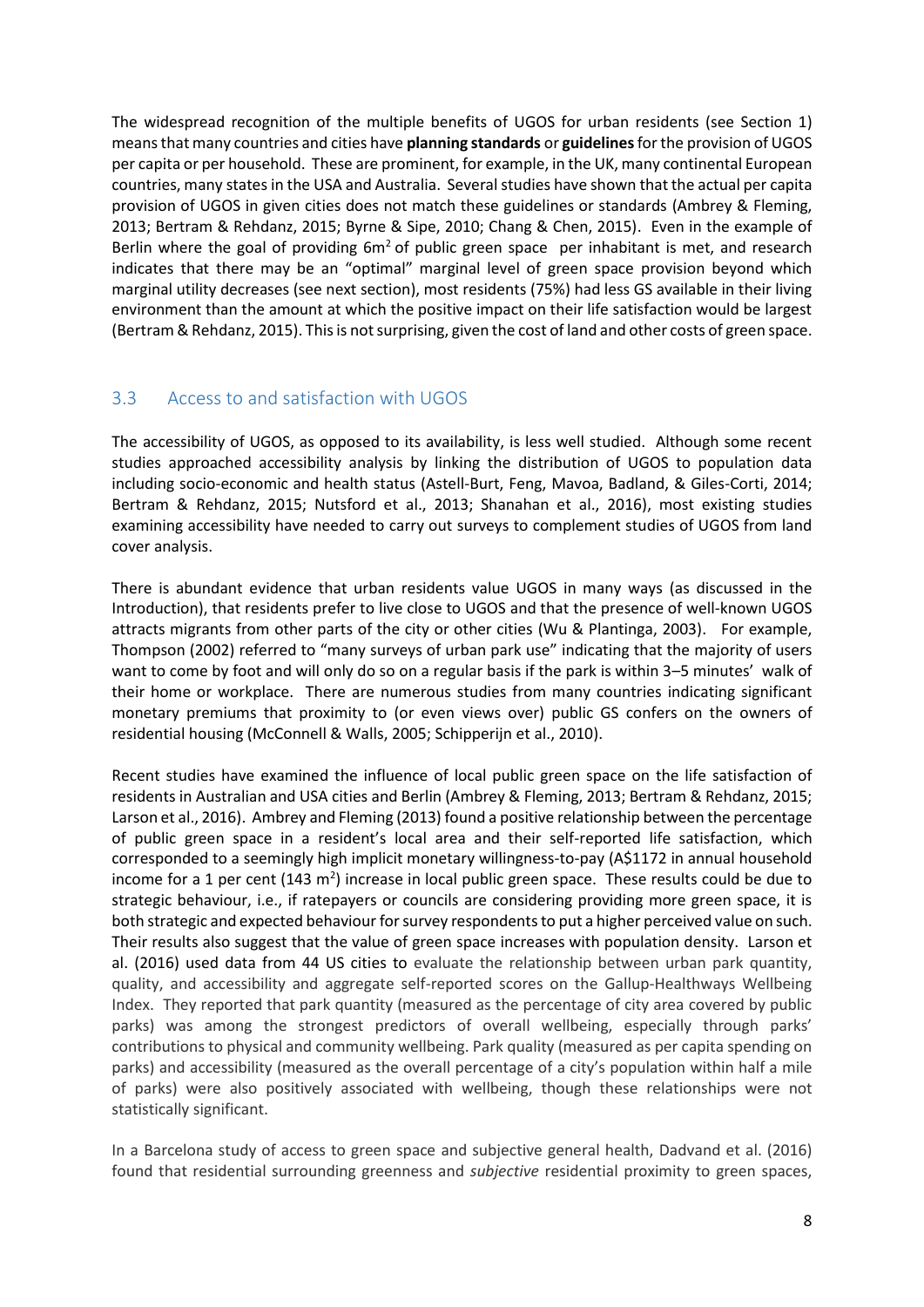were associated with better subjective general health, but *objective* residential proximity did not have a statistically significant relationship to subjective health. This suggests the importance of maximising the perceived accessibility of available green space, e.g. through attractive entry points, good signage, provision of bike and car parking, etc, even if availability is not able to be increased.

Bertram and Rehdanz (2015) suggested that for Berlin residents there was an inverted U-shaped effect of urban green space on life satisfaction. The positive effect of green space was greatest at 11% area coverage of a 1-km diameter 'buffer area' around an individual's residence. These results were not directly related to population density, although a high proportion of GS will tend to reduce population density. Also, while the results may not be transferable, they do imply that when GS exceeds 10-15% of an area, its marginal benefit may start to decline. This result is interesting as it identifies a point beyond which more green space may be less valuable in terms of residents' 'life satisfaction'. The authors also derived monetary values as a marginal rate of substitution for income, indicating that the benefit of green space increases with income and begins to decline with its availability past a certain point. Monetary values attached to green spaces by Berlin residents in this study were much lower than those suggested for Australian cities by Ambrey and Fleming (2013).

Can some public UGOS in densely-populated areas become over-congested to the point that residents prefer not to visit their closest public green spaces? There is evidence to suggest that this can happen in some situations (e.g. Bertram and Rehdanz (2015); Burgess, Harrison, and Limb (1988); Byrne and Sipe (2010); Payne, Mowen, and Orsega-Smith (2002)). Some of these congestion factors relating to safety, crime and noise may especially apply to older or less abled UGOS users. But conversely, can some UGOS be used more intensively in densely populated areas, without loss of amenity and satisfaction? This is the key to understanding the requirements for UGOS provision in the process of urban intensification, but unfortunately the evidence to answer this question is very sketchy. Some research suggests population density may have minimal effects on overall wellbeing within cities (Florida, Mellander, & Rentfrow, 2013), but this research is not specific to UGOS availability or accessibility. A survey of park use in Southern California showed that neighbourhood population density was not associated with park use (Cohen et al., 2010). In this survey, the strongest correlate of park use was having a range of events organised at the park.

The key to beginning to answer this question is the two complementary principles that different types of UGOS have different uses and values, and that different UGOS users have different needs. This is a key point in the lengthy review undertaken by Byrne & Sipe (2010) in Queensland. They emphasise, in relation to more densely populated urban areas, that "there is no typical 'higher density resident'". They discuss, for example, the different needs of children for UGOS, and that increasing numbers of Australian apartment dwellers and inner city residents are children (as has been the case in Northern Hemisphere cities for a long time). They conclude that UGOS "near higher density dwellings must cater to very diverse populations".

The values of UGOS can be expressed in many different ways, and economists have recently sought to quantify these values in monetary terms, often through various hedonic pricing (HP) and contingent valuation (CV) techniques. Brander & Koetse (2011) undertook meta-analyses of the CV and HP literature to examine which physical, socio-economic, and study site characteristics determine the monetary values of open space in several countries including UK, Finland, USA, Israel, China, Australia and South Korea, and found that in both the CV and HP analyses there is a positive and significant relationship between the value of urban open space and population density. This also indicates that scarcity and crowdedness matter, although, as is obvious to anyone observing a crowded family playground, it may also suggest that being crowded may not, up to a point, necessarily diminish the 'perceived value' of UGOS significantly, or may even increase it to a point, especially if additional amenities are provided to cater to users. The nature of the UGOS may thus be an important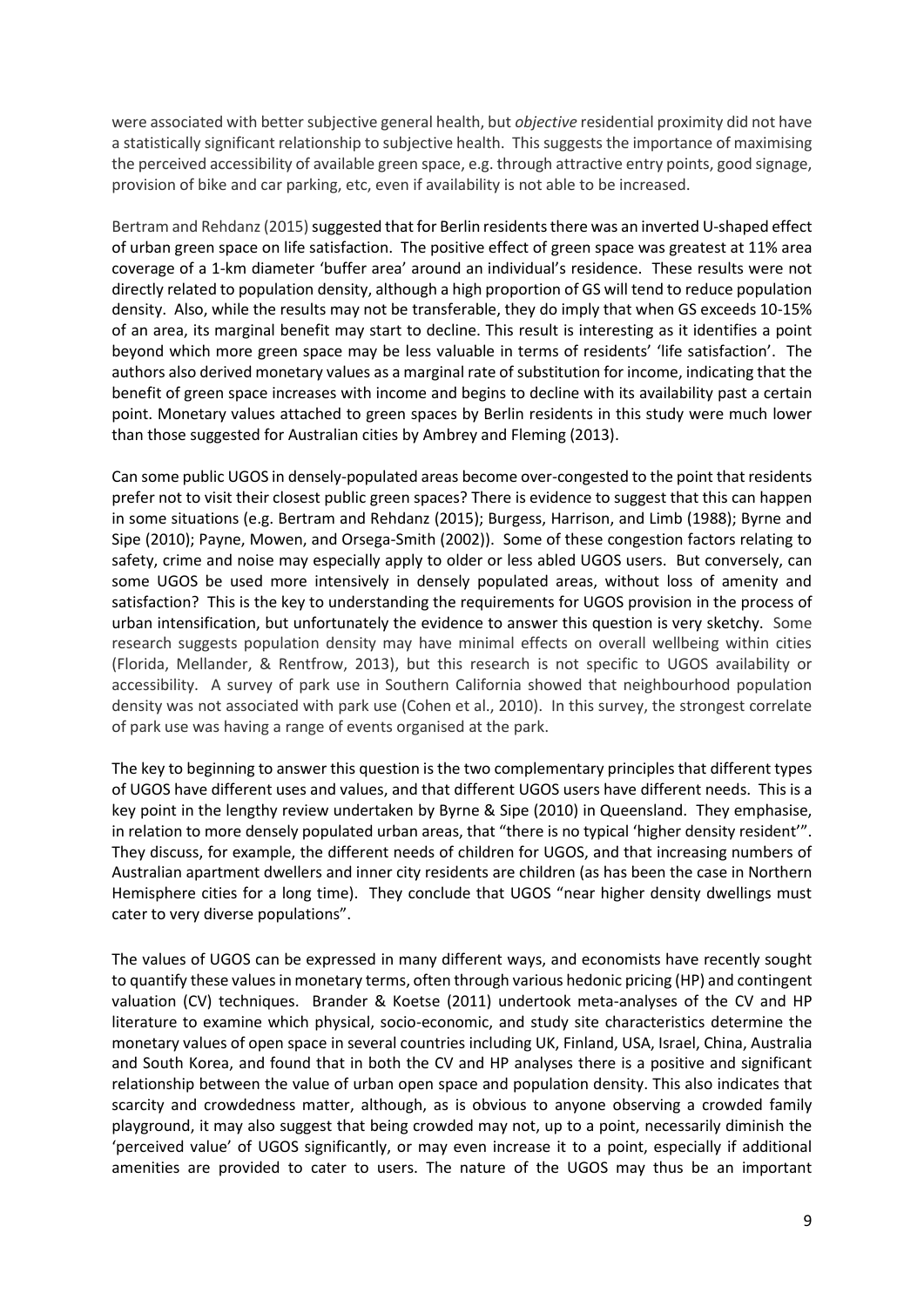determinant of people's perception of and satisfaction with it. Brander & Koetse found the value of open space does not vary significantly with income. They also found important regional differences in preferences for urban open space, which suggests that the potential for transferring estimated values between regions is likely to be limited.

Does less UGOS availability in people's own residential environment mean they are more likely to visit (more distant) parks or nature reserves? If they did so, it may mean greater travel and higher carbon emissions may be associated with UGOS-scarce urban areas, especially more affluent ones. This hypothesis, known as the 'compensation hypothesis', was tested by Maat & de Vries (2006). The authors found that although people tend to make more use of green space if it is available in the vicinity, a denser urban residential environment does not result in compensation behaviour.

## <span id="page-11-0"></span>3.4 Effects of UGOS quality on satisfaction with UGOS

As discussed above, UGOS users' needs differ within any given city (Byrne & Sipe, 2010). Therefore residents' satisfaction with the UGOS they can access depends on how well those specific places satisfy their needs. Beer, Delshammar, and Schildwacht (2003) described how a lack of quality UGOS is an important reason why people move out of inner cities to the suburbs, thus contributing to urban sprawl. However, it is unlikely to be the key factor determining most housing choices (see section 4.1, in particular Holmes et al, 2016).

There is little systematic evidence on how well a given city's UGOS satisfies the differing needs of its users and whether the ability of specific UGOS to do so depends on definable qualities.

## <span id="page-11-1"></span>3.5 Inequalities in availability and accessibility of UGOS

Several studies have shown inequalities in access opportunities to UGOS, particularly in areas of lower income or socio-economic status and higher population or household density (Astell-Burt et al. (2014); Mitchell and Popham (2007); (2008); Sister, Wolch, and Wilson (2010); Wolch, Byrne, and Newell (2014); Iverson and Cook (2000); Lin et al., (2015)). Such higher density areas tend to have less availability per capita in any case, and Sister et al. (2010) showed in Los Angeles that Latinos, African-Americans, and other low-income groups were likely to live close to parks with higher actual or potential park congestion. Such findings are not, however, universal, with Ståhle (2010) showing that citizens in some dense inner city districts in Stockholm experienced higher green space accessibility than citizens in some low-density 'green' suburbs.

Inequalities can be persistent or accentuated over time. In the study of green space loss in Merseyside discussed above, Pauleit et al. (2005) also studied the distribution of UGOS loss by levels of affluence and deprivation. They showed that overall, the more affluent, low density areas lost proportionally more green space, especially of tree cover (a major cause was infill development whereby gardens were built over). However, green space was also lost in already densely built-up, deprived areas, primarily due to the reuse of derelict land. As a consequence, the models used in their study predicted negative environmental impacts for all areas.

The importance of gardens and private UGOS has been discussed in earlier sections. It is easy to assume that these private UGOS are more available to more affluent residents and therefore potentially accentuate inequalities in access to UGOS. However, the work of Loram et al. (2007) showed that private UGOS was available to almost all residents in five UK cites, regardless of deprivation levels, although in smaller amounts for lower status socio-economic areas. Opportunities for private UGOS, whether in owner-occupier or rental housing, may therefore be important in addressing inequality of access, as well as the provision of public UGOS. In Brisbane, Australia,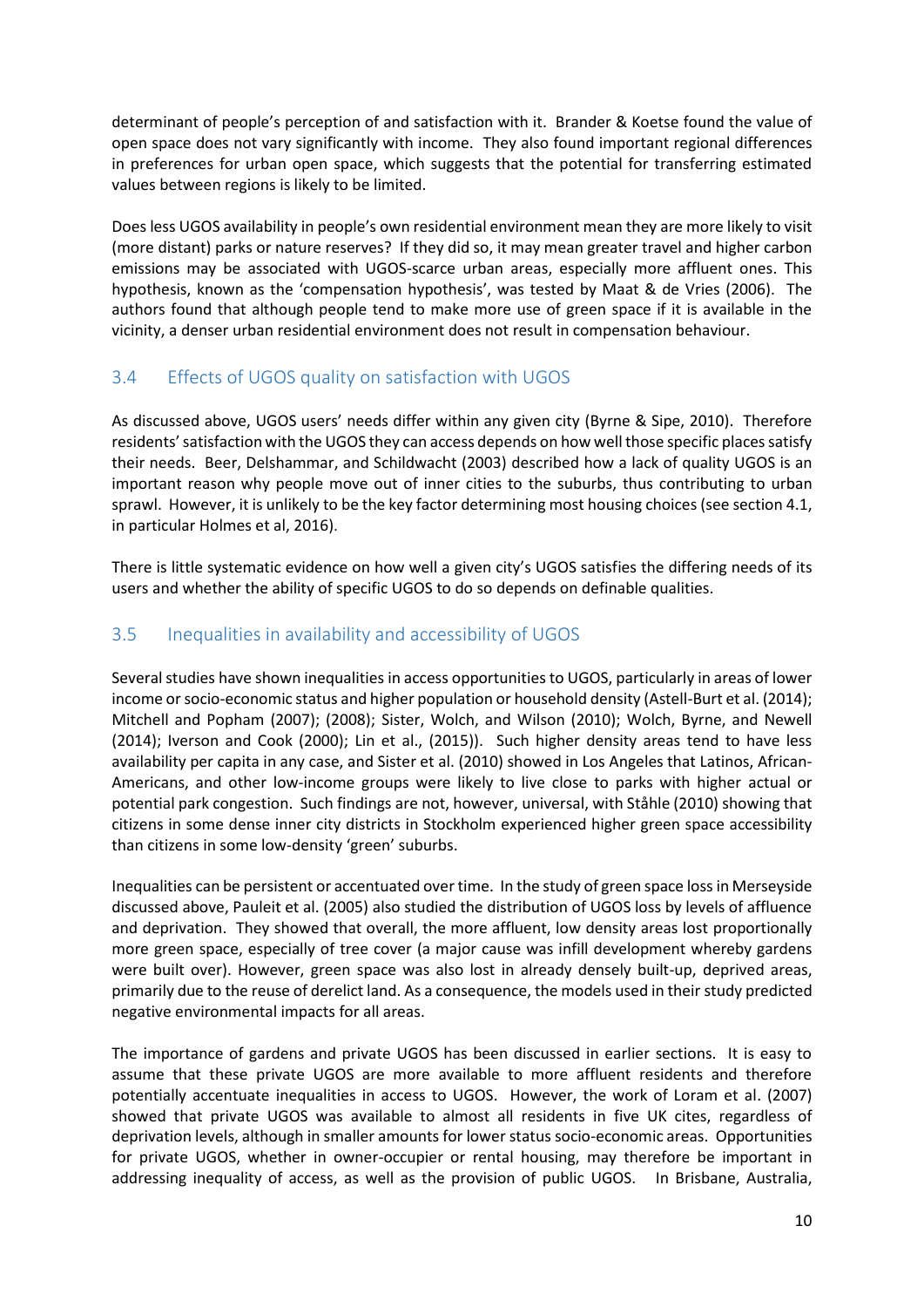Shanahan et al. (2014) found in analysing both public and private UGOS, that overall tree cover was higher in more socio-economically advantaged neighbourhoods. However, higher-quality remnant native vegetation (at least from a biodiversity perspective) was much more evenly shared across the socio-economic gradient, as it predominantly occurred in public parks, as was also shown in Sydney (Lin et al., 2015).

These contrasting findings are interesting as increasing overall tree cover can be a comparatively easy public intervention in that plantings such as street and road reserve trees do not require costly land acquisition and may be contemplated even in densely populated neighbourhoods. If there are health and wellbeing benefits associated with all types of green space and not just those that are more biodiverse, then these findings suggest that increasing tree and vegetation cover in less socioeconomically advantaged neighbourhoods can be a way of reducing health inequities.

## <span id="page-12-0"></span>3.6 Planning and design for addressing density-related inequalities in access to UGOS

Many countries and cities have planning standards or guidelines for the provision of UGOS per capita or per household, in recognition of the multiple benefits of UGOS for urban residents. In many cities, however, the actual per capita provision of UGOS in given cities does not match these guidelines or standards.

Whether through planning or design standards, or other mechanisms, affirmative action by governments and councils is widely seen as needed to address inequalities in availability and accessibility, and for private as well as public UGOS (see above). Policy approaches address both the supply and the quality of UGOS, but vary in how much is seen as desirable. In the UK the Urban Green Spaces Task Force (DETR 2000) claimed that the very objectives of the compact city model it was advocating would be compromised if more weight was not given to the good management as well as the preservation of urban green spaces.

Fuller and Gaston (2009) and Rupprecht and Byrne (2014) discussed the important role of informal GS in the ability of the full range of UGOS to fulfil the range of needs. Fuller & Gaston described how, as cities grow, interactions between people and nature depend increasingly on landscape quality outside formal public green space networks, such as street plantings, as well as the size, composition and management of backyards and gardens. As well as assisting interactions between people and nature, tree-dominated informal GS provides other important ecosystem services such as biodiversity provision, connectivity and climate moderation. It is worth noting that informal GS can be accessible to a large number of people with different needs; in both Kyoto and Brisbane more than 80% of informal green space was accessible or partly accessible (Rupprecht & Byrne, 2014)).

A key to understanding the requirements for UGOS provision in the process of urban intensification is to know how to enable UGOS to be used more intensively in densely populated areas, without loss of amenity and satisfaction. In theory, weighting crude per capita availability by population density (i.e. assuming that an inner city park can be used simultaneously by more people than the same area in outer suburbs), may give a justifiable measure of intensiveness, because we know that some of the benefits of UGOS availability in urban areas are related to social capital (e.g. Colding and Barthel (2013); Wolch et al. (2014); Fuller and Gaston (2009)); and can therefore be *enhanced* by higher numbers and densities of people using those spaces. However, this would only apply up to some threshold density where the number or congestion of users begins to adversely affect some people's enjoyment and ability to carry out activities, i.e. there are diminishing returns from more people using a space after this threshold is reached. There is very little research on what this congestion or threshold density is in urban areas (Wolch et al., 2014). By contrast, in regard to both more remote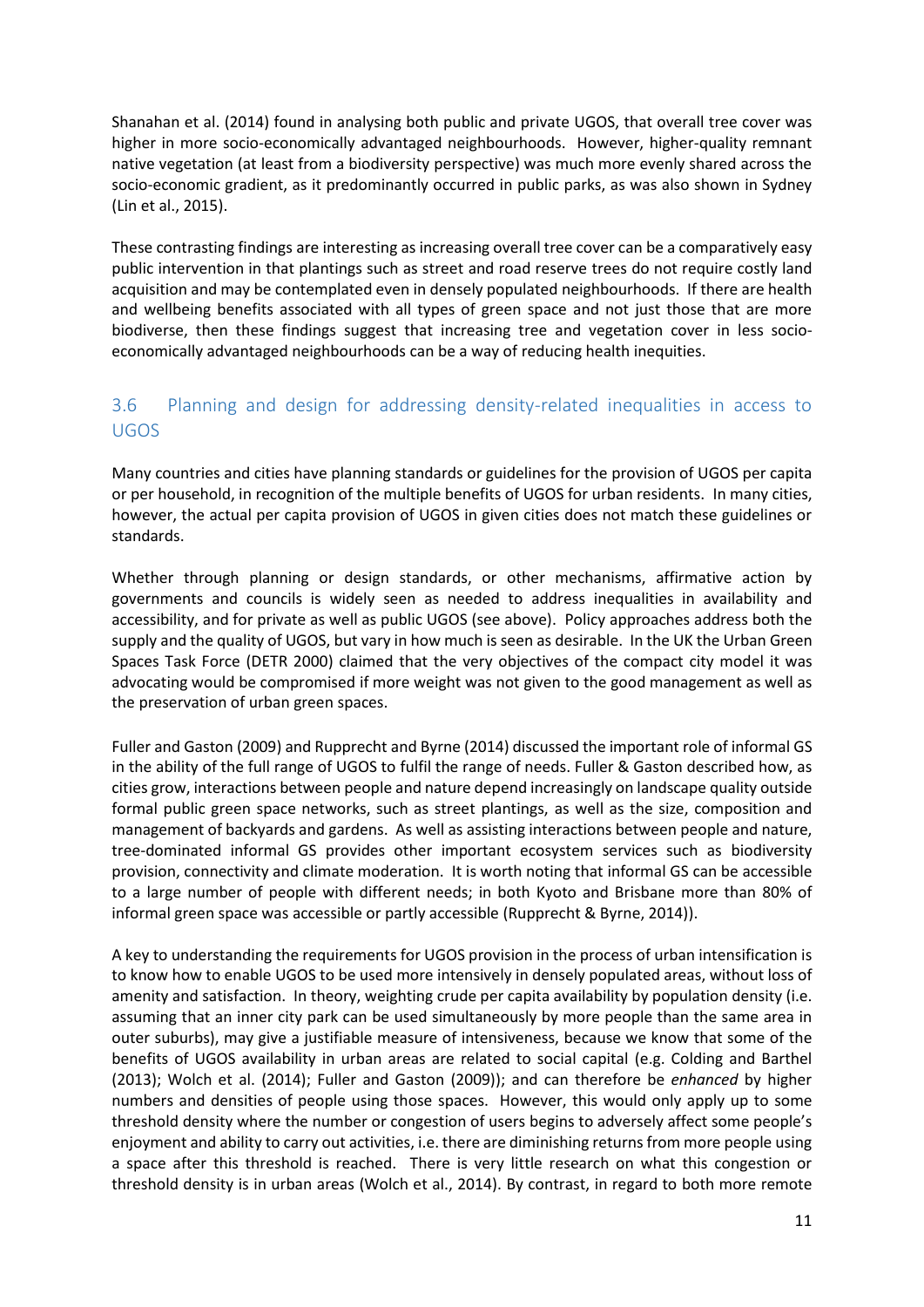"wilderness" areas and heritage cities, there is available research on the effect of higher visitor numbers on visitor enjoyment (McCool and Lime (2001); Russo and Van Der Borg (2002); Cessford (1997)).

In general, therefore, the quantitative or systematic evidence to answer questions about potential intensification is currently very sketchy, and much of the work being done in developing and planning UGOS is being done through documentation of programmes and case studies. A key principle is that different UGOS users have different needs and these need to be taken account of and satisfied in different ways in order to maintain and enhance equitable access to UGOS. Byrne & Sipe (2010) discussed at length the application of planning standards and best planning and design practices for public urban space and green space planning, with specific application to the needs of potential intensification in Brisbane. The purpose of their literature review was to enable a comparative analysis of the amount and quality of public urban and open space in other capital cities relative to Brisbane. For the same city, Shanahan et al (2014) discussed the important opportunities from strategies such as social marketing and incentives for enhancing nature within private spaces, particularly within more disadvantaged neighbourhoods, and considered that greening effects on private land could help promote equal access to nature. A similar analysis was applied to rapidly growing urban areas of Southeast Queensland (Byrne, Sipe, & Searle, 2010), the authors arguing that a needs-based approach, aimed at providing a variety of new types of green and open space in denser built environments, was more appropriate than one based on uniform standards of amount of green space per resident.

Many design proponents would claim that at any given use density, even in congested areas, there is some potential to maintain or even increase UGOS accessibility through conscious design and improvement of quality. This is one of the features of significant current work in many cities in the "Biophilic Cities" programme (Beatley (2010); see also [http://biophiliccities.org/\)](http://biophiliccities.org/). There is considerable research and innovation on "good density" i.e. compact, dense areas that maintain GS values and availability through design (Byrne & Sipe, 2010; Ståhle, 2010; Wolch et al., 2014). Some of this work also addresses environmental justice issues in attempting to provide more equitable access to UGOS in more densely populated and deprived urban areas (Sister et al. (2010); Wolch et al. (2014)). However, little of this work defines thresholds or criteria for evaluating the effectiveness of such interventions. It is also clear that advancing environmental justice dimensions awaits the more general research needed on better techniques for measuring and perhaps monetising the social, wellbeing, health, and environmental benefits of urban green spaces (Orr et al 2014). These authors consider that increased urban population density will put more pressure on green spaces, world-wide. It is likely that fewer people will have private gardens and other private green spaces, and therefore, for example, smaller locally accessible 'pocket' parks will continue to be important or perhaps become more so.

It is also important to consider the potential for individual people's 'nature orientation' (i.e. how and why they interact with nature) even before specific planning for UGOS provision begins. An interesting study in Brisbane surveyed people's nature orientation as well as green space availability (Lin, Fuller, Bush, Gaston, & Shanahan, 2014). Results indicated that while both were important drivers of the amount of park visitation, nature orientation was the primary factor. The authors suggested that if we want to increase green space visits in general, measures to increase people's connection to nature could be more important than measures to simply increase UGOS availability.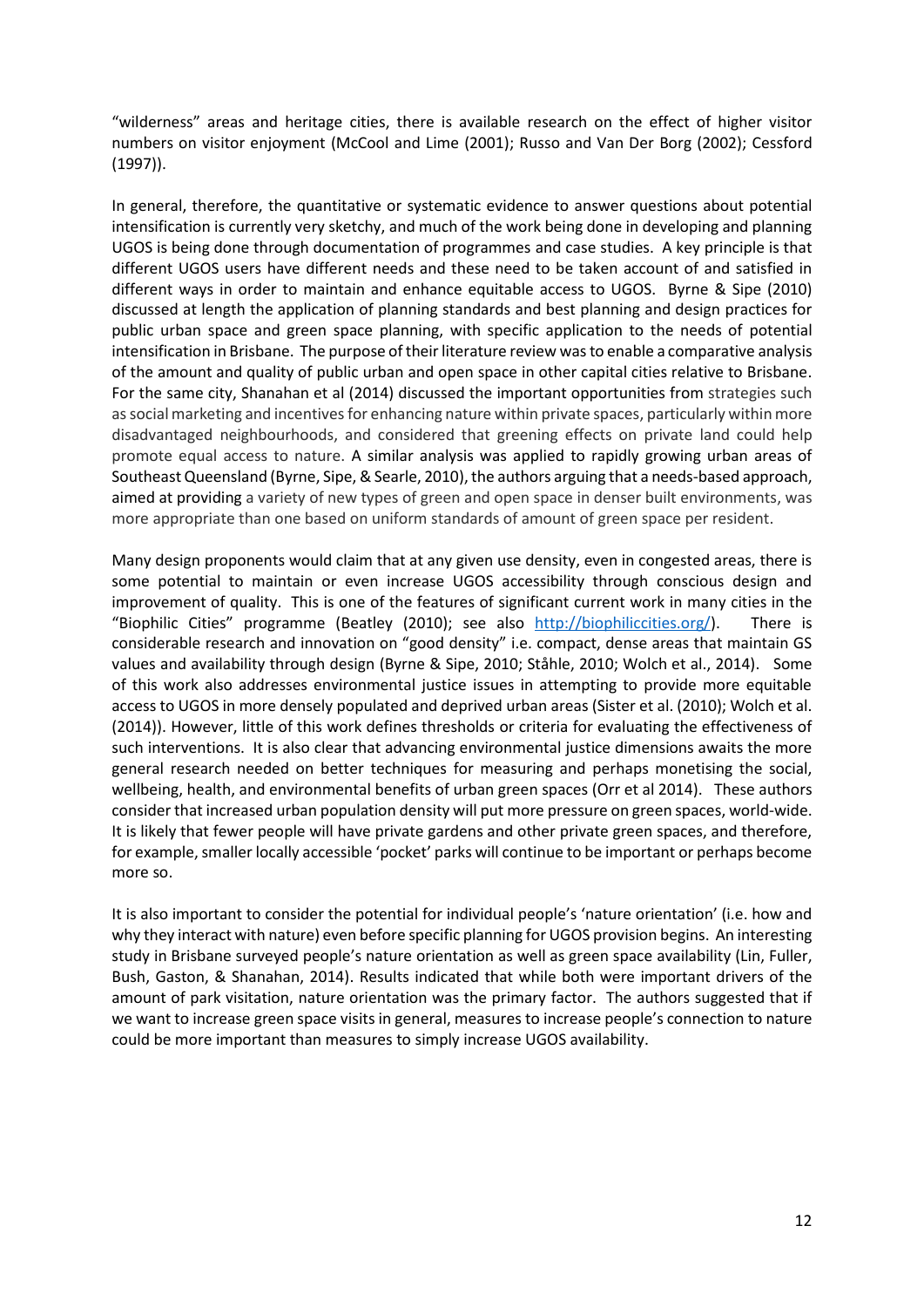# <span id="page-14-0"></span>4 Application to Aotearoa New Zealand

## <span id="page-14-1"></span>4.1 Evaluation of New Zealand studies

Almost all New Zealand urban areas have relatively low population and household density, with the arguable exception of Auckland and Wellington central cities. Using population-weighted density data, Auckland is the most dense city in New Zealand, coming after Sydney and Melbourne. Auckland and Wellington urban areas as a whole are denser than Brisbane, Perth, Adelaide and Christchurch (ordered by weighted density) (Nunns, 2014, Table 3). Despite their increasing densities, Auckland and Wellington remain, like other New Zealand urban areas, well-endowed with UGOS (Mathieu, Freeman, & Aryal, 2007; Nutsford et al., 2013; Richardson, Pearce, Mitchell, & Kingham, 2013). Most urban New Zealanders, regardless of deprivation levels, have good access to UGOS and to the coastline – another type of public green and open space very important to and highly valued by New Zealanders (Pearce, Witten, Hiscock, & Blakely, 2008; Witten, Hiscock, Pearce, & Blakely, 2008). Access is good whether measured by distance or time required to access (Witten et al., 2008). This high degree of availability and accessibility provides a good basis for the provision of good quality UGOS to equitably satisfy the needs of all residents. However a number of the key messages summarised in previous sections are relevant to New Zealand, particularly in the design of good accessible UGOS networks in New Zealand urban areas.

A small number of studies and reviews have been carried out which investigate or touch on the interactions between UGOS and health status in New Zealand (Badland, Keam, Witten, & Kearns, 2010; Freeman et al., 2012; Hand, Freeman, Seddon, Stein, & van Heezik, 2016; Ivory et al., 2015; Mathieu et al., 2007; Meurk et al., 2013; Nutsford et al., 2013; Nutsford, Pearson, Kingham, & Reitsma, 2016; Pearce et al., 2008; Richardson et al., 2010; Richardson et al., 2013; Witten et al., 2008). Few of these studies have any information specifically pertaining to population or household density, but some contain the only New Zealand current data about the spatial configuration of and use of UGOS. Witten et al. (2008) undertook one of the first national studies examining the relationship between travel time access to parks and beaches, Body Mass Index and physical activity in New Zealand neighbourhoods. The study found little evidence of an association between locational access to open spaces and physical activity, and, contrary to many results internationally, found no socio-economic gradient in this association, i.e. more deprived neighbourhoods had as good access to UGOS (and beaches) as less deprived neighbourhoods. Hand et al. (2016), examining biodiversity levels at a fine scale in three New Zealand cities, found that biodiversity across neighbourhoods was significantly related to socioeconomic class, due mainly to the greater cover of mature (private) gardens of high biodiversity value in regions of higher socio-economic status, a finding similar to that of Shanahan et al (2016) in Brisbane.

Richardson et al. (2010), using New Zealand-wide mortality data and looking specifically at urban environments, also found no association between the amount of green space in the area in which people live and mortality from either cardiovascular disease (e.g. heart attacks or strokes) or lung cancer. A more recent study led by Richardson (Richardson et al., 2013), focussing on physical activity, found that physical activity was higher in greener neighbourhoods, and that cardiovascular disease risk was reduced in all neighbourhoods with more than 15% green space availability. However, a doseresponse relationship was not found and green space availability was not related to overweight or poor general health. This study also presented data, for all 1009 urban Census Area Units (CAUs) in New Zealand, on the proportion of respondents in four total green space CAU quartiles: 28.5% of respondents lived in quartile 1 CAUs (<15.69% of the CAU was green space); 30.7% of respondents lived in quartile 2 CAUs (15.69- 33.15% green space); 26.9% of respondents lived in quartile 3 CAUS (33.27-69.77% green space); and 14.0% of respondents lived in quartile 4 CAUs (>69.77 % green space).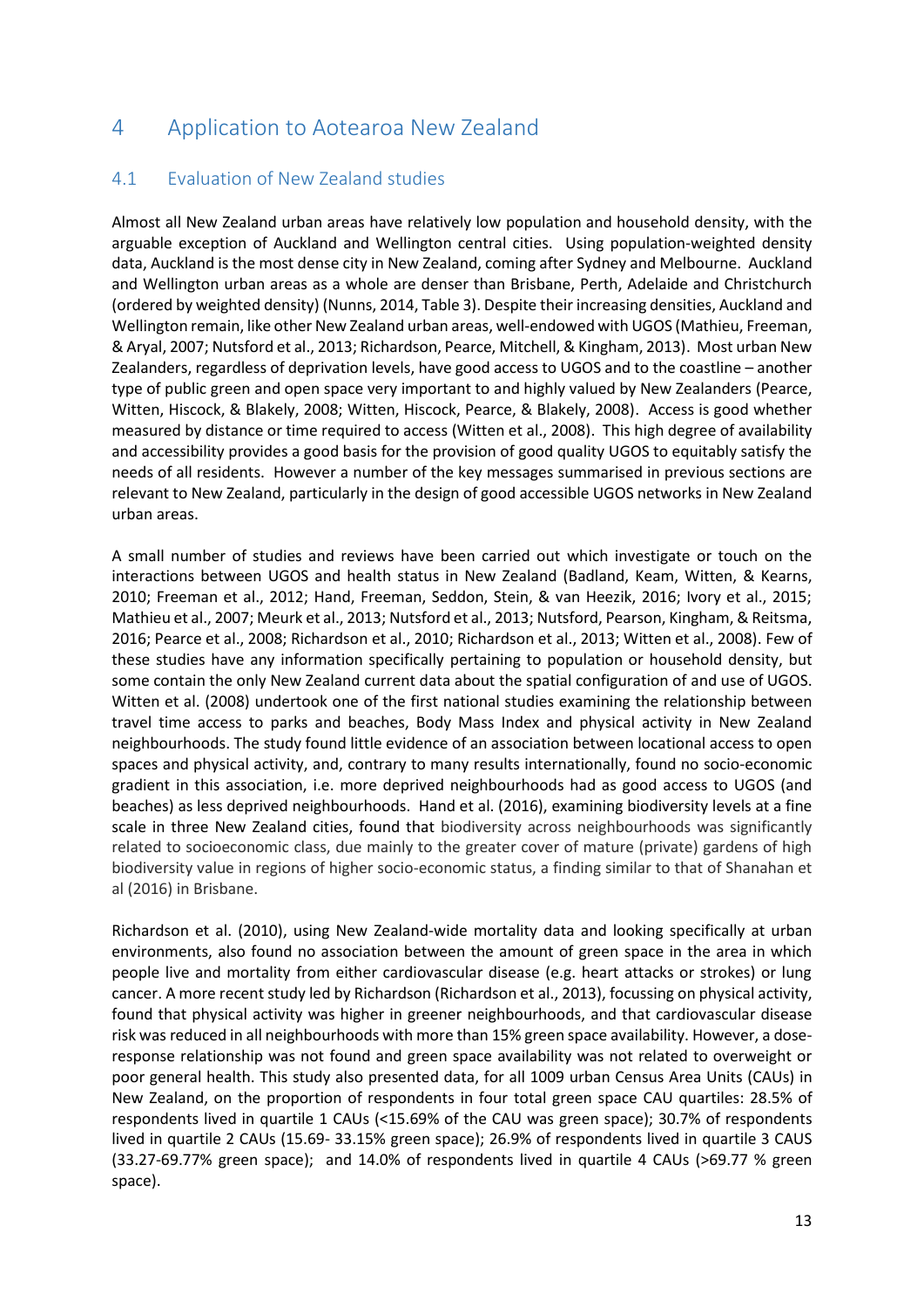Nutsford et al. (2013), in Auckland City<sup>2</sup>, found that lower distance to useable green space and increased proportion of green space within the larger neighbourhood were associated with decreased anxiety/mood disorder treatment counts in the Auckland urban environment. In Wellington, however, Nutsford et al. (2016), investigating green space visibility only, detected no significant association between green space visibility and lower psychological distress scores. Nutsford et al. did not investigate population density relationships, regarding this as a confounding variable in the green space / health interaction, but provided useful data for Auckland City on public green space availability in relation to population-weighted meshblock centroids (PWCs). The average distance from PWCs to an area of public greenspace was 198 meters (about 4 minutes' walk). Just over 40% of the meshblocks had <5% greenspace within 300m of the PWC while 20% had < 1%. Three hundred metres was used to reflect the influence of green space within the immediate neighbourhood of residents. This small distance to the nearest green space reflects the high amount of green space in even New Zealand's largest and densest urban area. It is also consistent with international surveys (mentioned in section 3.3) indicating that the majority of park users want to come by foot and will only do so on a regular basis if the park is within 3–5 minutes' walk of their home or workplace.

A high proportion of many urban areas in New Zealand (especially outside the main centre CBDs) comprise private gardens (Freeman et al., 2012; Mathieu et al., 2007; Meurk et al., 2009). Sometimes these constitute the largest single land cover type (e.g. in Dunedin, approximately 36% of total urban land and 46% of the residential area<sup>3</sup>, the largest single land use within the city (Mathieu et al., 2007)). There are many ecosystem and other values associated with these private UGOS, both gardens and other kinds of open space. Even open spaces with few natural values e.g. informal recreation, parking or private commuting routes may provide many ecosystem and other values (Meurk et al. (2013).

Many New Zealand urban parks are well-used and highly rated by users. For example, Wellington Botanic Garden was visited by more than three quarters of all 190 000 Wellington City residents per year, excluding the 600 000 visits from domestic and international tourists, and about 90% of residents think that money spent on the Wellington Botanic Garden and other city botanic gardens is good value (David Sole, Wellington Botanical Garden, pers. comm., and data from Wellington City Resident Satisfaction Survey 2011)<sup>4</sup>. Use of many parks is equitable across age groups, races and socioeconomic groupings. Little is published on quality and accessibility although some councils gather use and satisfaction statistics.

Pearce and colleagues examined levels of geographical access to several types of community resource, including public parks and beaches in CAUs across the country and examined whether access varied between deprived and non-deprived areas of the country (Pearce et al., 2008). Their research showed that in urban areas, access is *better* in more deprived neighbourhoods (except for beaches in urban Auckland and Wellington), and the same is true of peri-urban areas although the gradient there is considerably more pronounced. This was in contrast to rural areas, where the relationship between community resource access and deprivation is more mixed, with access to the majority of resources being worse in more deprived areas. Similarly, there are regional variations in the relationship between deprivation and community resource access.

We are not aware of any research showing satisfaction or dissatisfaction with the accessibility of UGOS in New Zealand. The recent high growth of community gardening (in New Zealand and internationally) could indicate a growing desire for more accessibility and communal use of UGOS. It is, however, likely as noted above that people's choices are mainly driven by factors such as housing affordability,

**.** 

<sup>&</sup>lt;sup>2</sup> The former Auckland City within the current Auckland Council area of jurisdiction

<sup>&</sup>lt;sup>3</sup> A reflection of New Zealand's relatively very low population density is that even with this amount of private garden space, Dunedin is NZ's third most dense city (Nunns 2014).

<sup>4</sup> See [http://wellington.govt.nz/~/media/about-wellington/profile/files/ rss11-topline-report.pdf](http://wellington.govt.nz/~/media/about-wellington/profile/files/%20rss11-topline-report.pdf)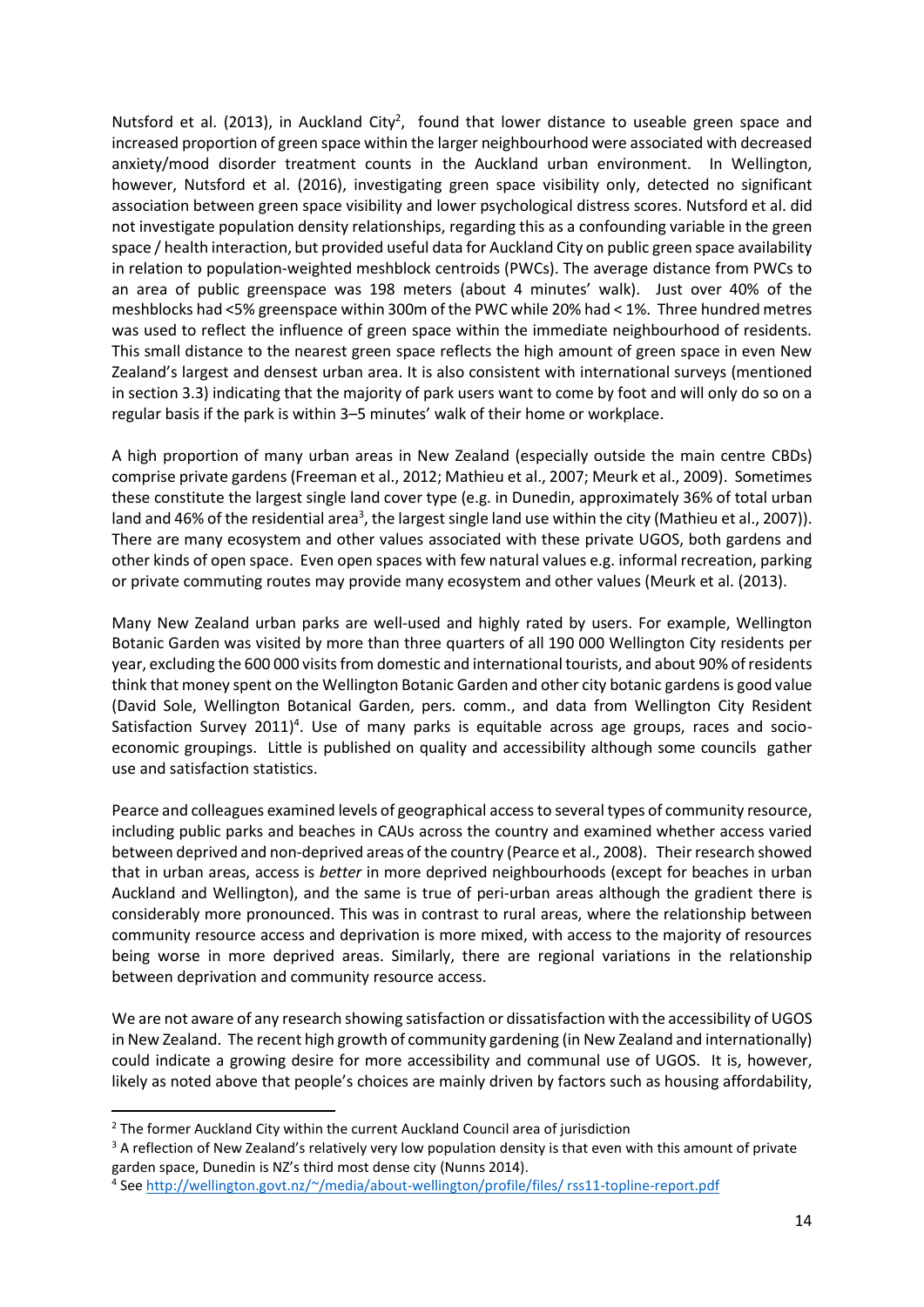and that access to green space is at best a secondary factor. A 2015 Auckland survey of housing, neighbourhood and travel preferences sheds some light on this. In rating factors important to their housing choice, Aucklanders placed 'distance to parks' as the 10<sup>th</sup> most important factor of 16 factors (after affordability, warmth and dryness, neighbourhood safety, dwelling outdoor space, parking space, attractiveness of neighbourhood, quietness of street, 'standalone home', and distance to shops', with 69% rating distance to parks as important, very important or extremely important (n=3285) (Holmes et al., 2016).

Walkability of neighbourhoods, including UGOS, is an important factor in shaping where and how residents engage with public places (Ivory et al., 2015). Walkability facilitates access to many UGOS and allows their values to be taken advantage of. New Zealand and international literature shows how residing in neighbourhoods that are more walkable and with better access to greenspace and local transport infrastructure has been associated with increased overall physical activity (Giles-Corti, Kelty, Zubrick, & Villanueva, 2009; Sallis et al., 2009; Witten et al., 2012). Wilson, Brander, Mansoor, and Pearson (2014) discuss the evidence for street-walking connectivity facilitating active urban transport in Wellington City. This is likely to be relevant for walking paths in and connecting UGOS.

However, walkability as a factor currently driving accessibility and use of UGOS in New Zealand should not be overstated, given the high level of private car use to access green spaces and natural areas. Unpublished data cited in Witten et al. (2008) stated that 72% of trips to open space recreational destinations in NZ (which would include, but not be limited to, parks and beaches) are undertaken as a car driver or passenger, while only 23% are made on foot. More recent data for the inner suburban Wellington Botanical Garden (WBG) suggest considerable variability in access mode depending on home location relative to the WBG. Here, the most common mode of transport to the WBG in 2012 was walking (38% compared with 34% in 2010, as against 32% by private car (41% in 2010) (Centre for Tourism and Leisure Management, 2012).

#### <span id="page-16-0"></span>4.2 "Big cities" and "little cities"

Section 3 shows that, internationally, the availability of UGOS per capita and per household varies widely, within and between cities. On the whole, there is less UGOS availability per capita, as population or household density of the urban area increases. Several studies have shown inequalities in access opportunities to UGOS, particularly in areas of lower income or socio-economic status and higher population or household density. However, an important difference is that for New Zealand this relationship between lower income or socio-economic status and lower access to UGOS does not appear to hold, presumably because of the high level of access to UGOS regardless of deprivation levels, as discussed above.

To what extent is this difference also a reflection of the relatively small size of New Zealand cites? New Zealand, although highly urbanised, has one medium-sized city of 1.5 million total (spread over a large land area), two urban agglomerations each of about 0.5 million people, and of the rest of its urban areas, only two have more than 130,000 people. It has always been assumed that all New Zealand cities and urban precincts are sparsely populated, an assumption easy to make given the physical sprawl of Auckland. However, recent data has shown that the population-weighted density of Auckland has increased significantly in recent years and is approaching that of Melbourne (Nunns, 2014). In other major New Zealand cities (or parts of cities), infill has increased suburban population and household densities, with Wellington, Hamilton and Dunedin's densities growing significantly (Nunns, 2014, Table 4). It is likely that UK data showing higher percentage loss of green space in more affluent, "greener" suburbs (Pauleit et al., 2005) would also apply to these areas.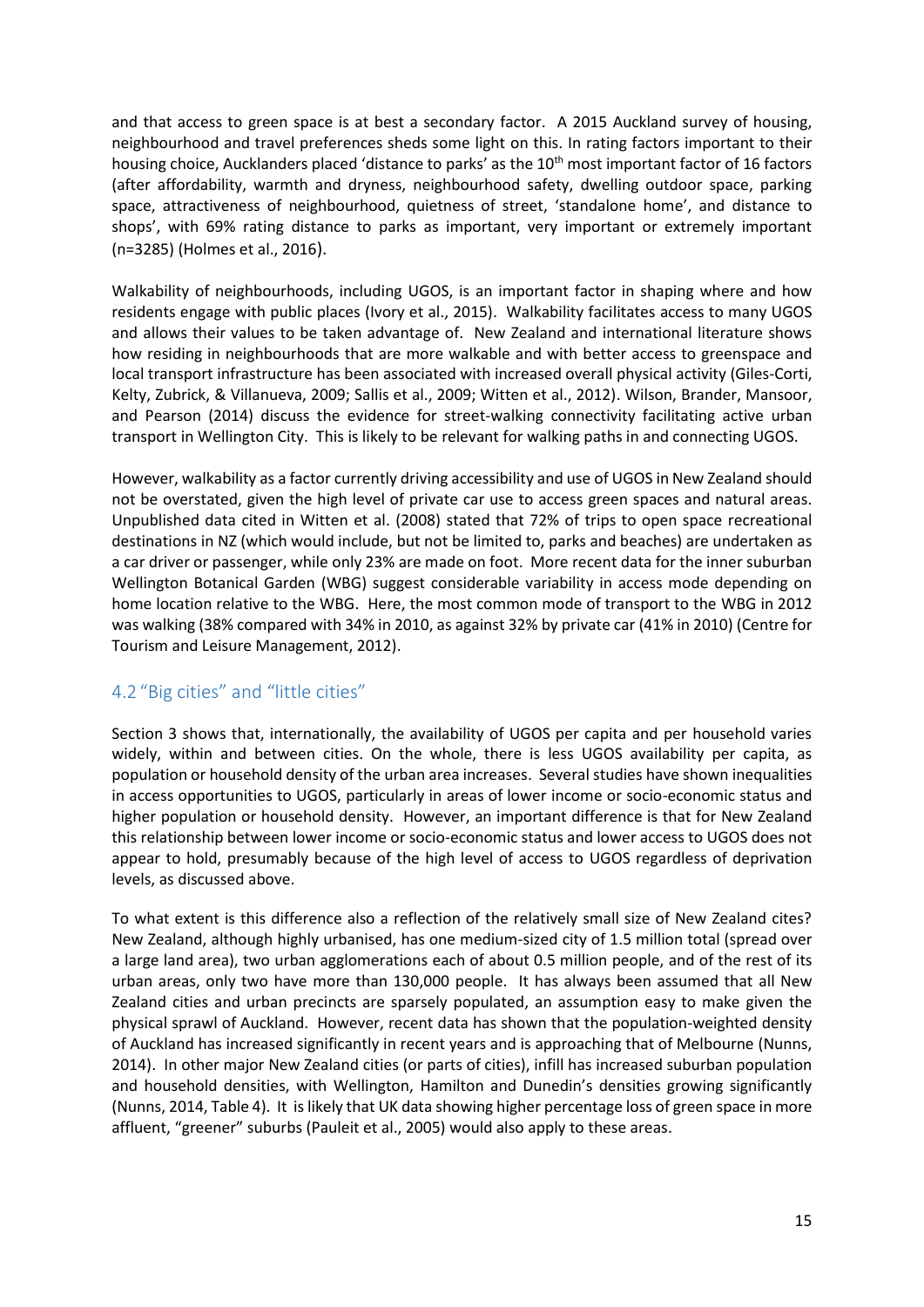Even without taking density into account, several cities referred to in Section 3 are comparable to Auckland in size, including Brisbane (2.2m in 2014) Perth (1.9m),and Adelaide (1.26m) in Australia, Ottawa (1.1m), and Vancouver (2.15m) in Canada, Kyoto (1.8m) and Sapporo (1.8m) in Japan, and Glasgow (1.2m), Munich (1.2m), Vienna ( 2.2m), and Prague (1.16m) in Europe to give some examples. These cities have a range of forms, but many of them share some important characteristics of form as well as size with Auckland or other New Zealand cities. These and other international cities can provide useful points of comparison and example for New Zealand cities.

## <span id="page-17-0"></span>4.3 Gaps in understanding relevant to New Zealand

The most immediate gaps in current New Zealand knowledge in the area are for basic data on UGOS availability in relation to population and household density. Studies by Richardson et al (2010),(2013) and Nutsford et al. (2013), (2016) have provided a little information on UGOS spatial distribution in relation to census area units in Auckland and Wellington, but this has been related to health outcomes and not to population measures. Only when such gaps are filled can issues of accessibility and inequalities be addressed.

Basic data will allow better comparison of New Zealand UGOS availability in relation to international recommended standards and guidelines for per capita and per household UGOS availability (Box and Harrison (1993); Byrne and Sipe (2010); Harrison et al. (1995)).

As for urban areas internationally, more comprehensive direct measures of access are needed that take account of the quality and safety attributes of specific amenities and their surrounding locales, as recognised by Witten et al. (2008). Richardson et al. (2010) also comment that in New Zealand green space quality may be a better predictor of health benefits than green space quantity.

The total range of UGOS as introduced in section 3.1 is very broad. Some of these areas are much 'better' than others in terms of ecological, social, cultural and economic values and are clearly part of the accepted spectrum of urban green spaces. In a policy sense the value of others is more subjective when it comes to deciding whether they are worth keeping in their current state at the expense of infill intensification or other developments or improvements. There are then some types of open space that are clearly worth changing into more beneficial land-uses in the course of urban intensification, e.g. vacant lots and excessive surface car parking. If the scope of UGOS continues to cover all of these types then we are bound to see a reduction in UGOS as density increases, but there is a big difference between developing lower value open space for the sake of better inner-city residential dwellings compared to losing valued inner city parks and recreation areas for the same increase in density. It would be useful to split this typology in future work. Focussing on those types of UGOS that provide the greatest environmental/ecological, social and cultural benefits to cities might make future analysis of green space/density relationships more policy-relevant and enable examination of specific issues that could justify some policy conclusions.

#### <span id="page-17-1"></span>4.4 Recommendations to address gaps in knowledge

- 1. Compilation of data on UGOS availability (using imagery analysis or other source) in relation to population and household density, within census units (meshblocks and CAUs), analysed within a GIS.
- 2. Analysis of existing land use/land cover data and census-derived population data in Auckland and Wellington Cities could be aimed at the following questions: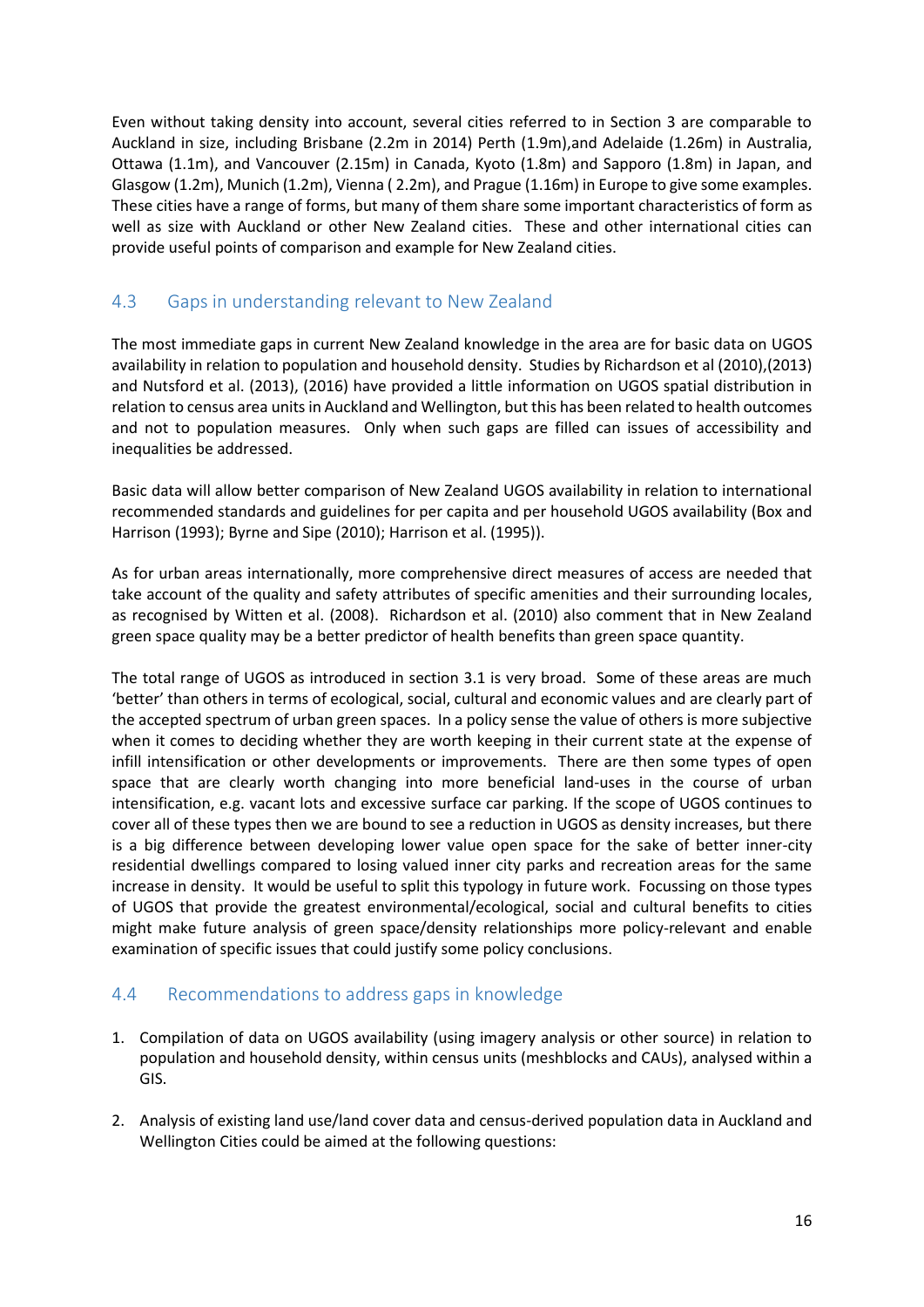- a. Do people living in relatively compact areas of Auckland and Wellington Cities have more or less availability and accessibility of public and total UGOS than people living in more dispersed areas of these cities?
	- i. When assessed on the simplest basis of area of public/total UGOS available per capita
	- ii. When public UGOS area per capita availability is weighted by population density in the areas of interest (i.e. making the assumption that publicly available OGS is equally available to all people in the area of interest)
	- iii. When density-weighted area per capita is further weighted by an assumption of "diminishing returns" of UGOS satisfaction if more than the "optimal" density of people are using the same UGOS area (refer findings of Bertram and Rehdanz (2015) referred to in section 3.3).
- b. To what degree is the loss of UGOS and associated values as urban areas grow and expand compensated for by continuing UGOS availability (in private and informal green space), when assessed on the basis of area of total UGOS available per capita?
- c. How does UGOS availability in these compact areas In New Zealand compare with availability in European cities considered to have a high quality of life and high levels of health and well-being (e.g. Copenhagen; Stockholm)?
- 3. An intermediate level of analysis could be done with a simple quantity and quality census of UGOS (public and private) in high, medium and low socio-economic status CAUs, also related to population and household density in those CAUs.
- 4. Ultimately, it would be helpful to know how much more intensification could occur in New Zealand cities before availability and accessibility of UGOS began to approach levels which New Zealanders would consider congested.
- 5. Given that health and wellbeing benefits appear to be associated with all types of green space and not just those that are more biodiverse, it would be particularly useful to investigate whether and how increasing tree and vegetation cover through street and road reserve planting in denser parts of cities and in less socio-economically advantaged neighbourhoods can be a way of increasing health equity in the New Zealand context.
- 6. Another key policy-relevant question is how can councils maximise the value (in terms of providing the right mix and quality) of the UGOS they have, to meet the dynamic needs of current and future urban populations? This would be especially relevant to the rapidly growing populations of Auckland, Hamilton, Tauranga and Queenstown.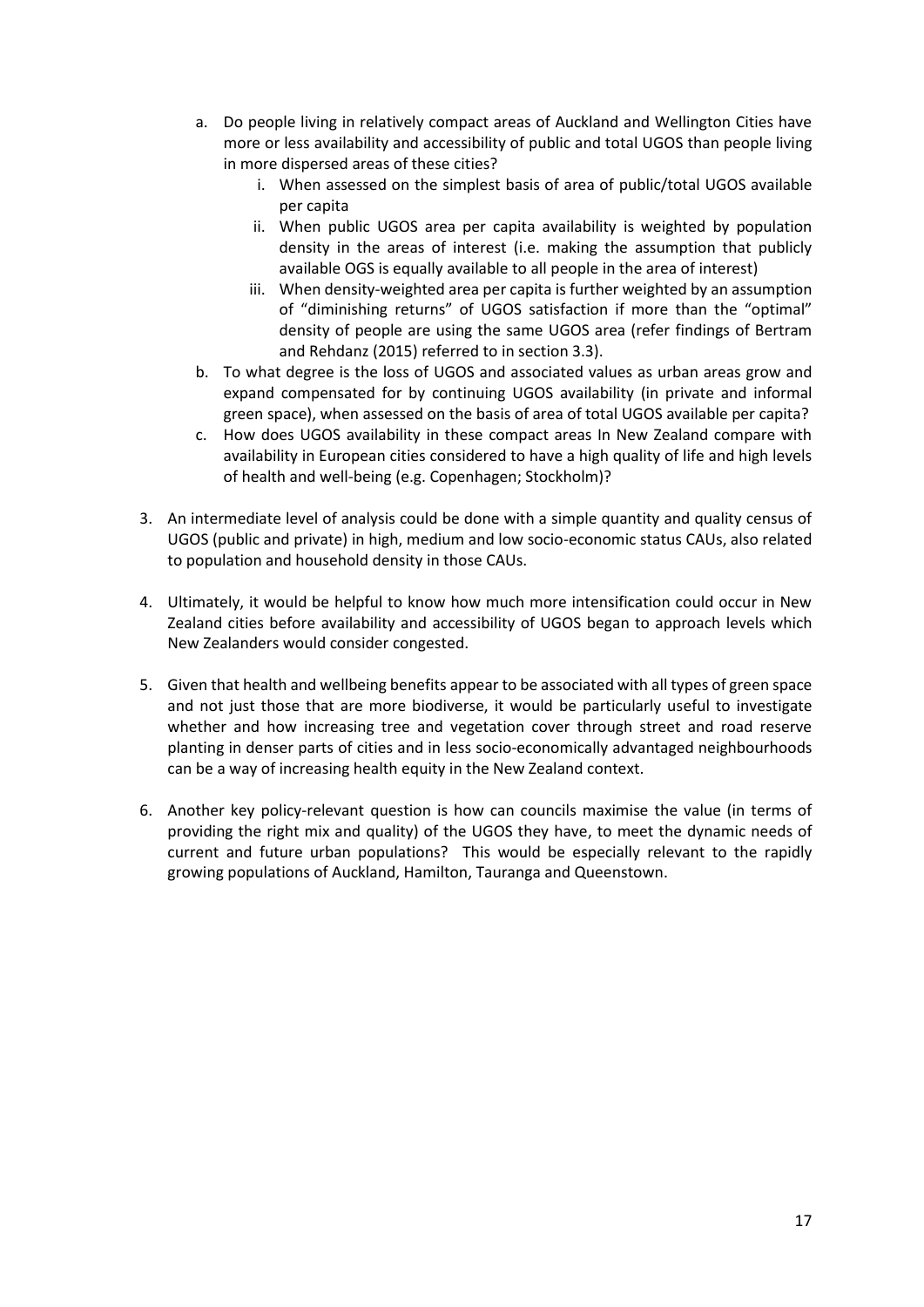# <span id="page-19-0"></span>5 Conclusions

- There is a wide range of types of urban green and open spaces (UGOS) which confer a wide range of important benefits for urban residents.
- It is of limited value to consider the association of population density only with public UGOS. Private UGOS such as gardens and allotments complement public UGOS in terms of the values they confer, and constitute significant portions of the total green space in many cities.
- Availability of UGOS per capita and per household varies widely, within and between cities. Apparent relationships between UGOS and density will be highly influenced by the ways population density is measured.
- On the whole, internationally there is less UGOS availability per capita, as population or household density of the urban area increases. This is the case whether measured on a neighbourhood, city or regional basis.
- Several studies have shown inequalities in access opportunities to UGOS, particularly in areas of lower income or socio-economic status and higher population or household density.
- There is abundant evidence that urban residents value UGOS in many ways and prefer to live close to UGOS. Provision of UGOS also incurs public costs and the challenge for cities is to find an optimal/ acceptable balance between UGOS benefits and costs.
- Many countries and cities have planning standards or guidelines for the provision of UGOS per capita or per household, in recognition of the widespread recognition of the multiple benefits of UGOS for urban residents. In many cities, however, the actual per capita provision of UGOS in given cities does not match these guidelines or standards.
- Whether through planning or design standards, or other mechanisms, affirmative action by governments and councils is widely seen as desirable to address inequalities in availability and accessibility. Approaches need to address both the supply and the quality of UGOS. Deliberate policies such as 'green retrofitting' of open and informal space can be adopted to address loss of green spaces while cities grow.
- A key to understanding the requirements for UGOS provision in the process of urban intensification is to know how to enable UGOS to be used more intensively in densely populated areas, without loss of amenity and satisfaction. Currently the evidence to answer this question is very sketchy.
- Two key complementary principles are that different types of UGOS have different uses and values, and that different UGOS users have different needs which must be taken account of and satisfied in different ways in order to maintain and enhance equitable access to UGOS.
- Findings from international literature are relevant to NZ especially in terms of planning and design of UGOS to provide optimum benefits for all residents. Two factors require special caution in the application of international findings to NZ:
	- a. Almost all NZ urban areas have relatively low population and household density, although these measures are increasing quite rapidly in Auckland and to a lesser extent in parts of Wellington, Hamilton and Dunedin.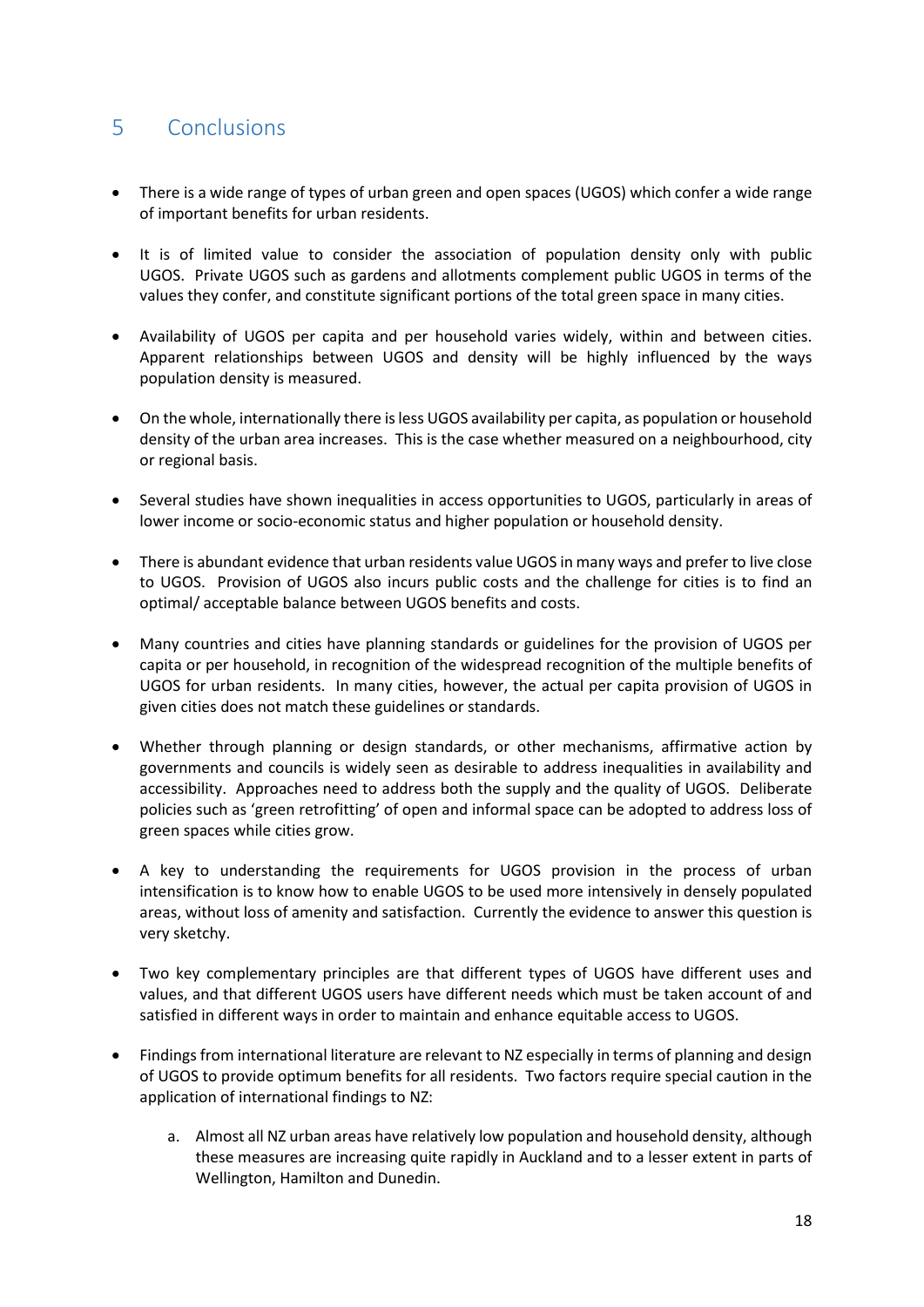- b. Most NZ urban areas are well-endowed with UGOS and most New Zealanders, regardless of deprivation levels, have good access to GOS.
- New Zealand has a very high amount of UGOS availability to people in all socio-economic status groups, which provides a good basis for the provision of good quality UGOS to equitably satisfy the needs of all residents. However a number of the above key messages are relevant to NZ particularly in the design of good accessible UGOS networks in NZ urban areas.
- Key gaps in understanding relevant to NZ are:
	- a. Basic data on UGOS availability in relation to population and household density;
	- b. better comparison of New Zealand UGOS availability in relation to international recommended standards and guidelines for per capita and per household UGOS availability;
	- c. more comprehensive direct measures of access are needed that take account of the quality and safety attributes of specific amenities and their surrounding locales.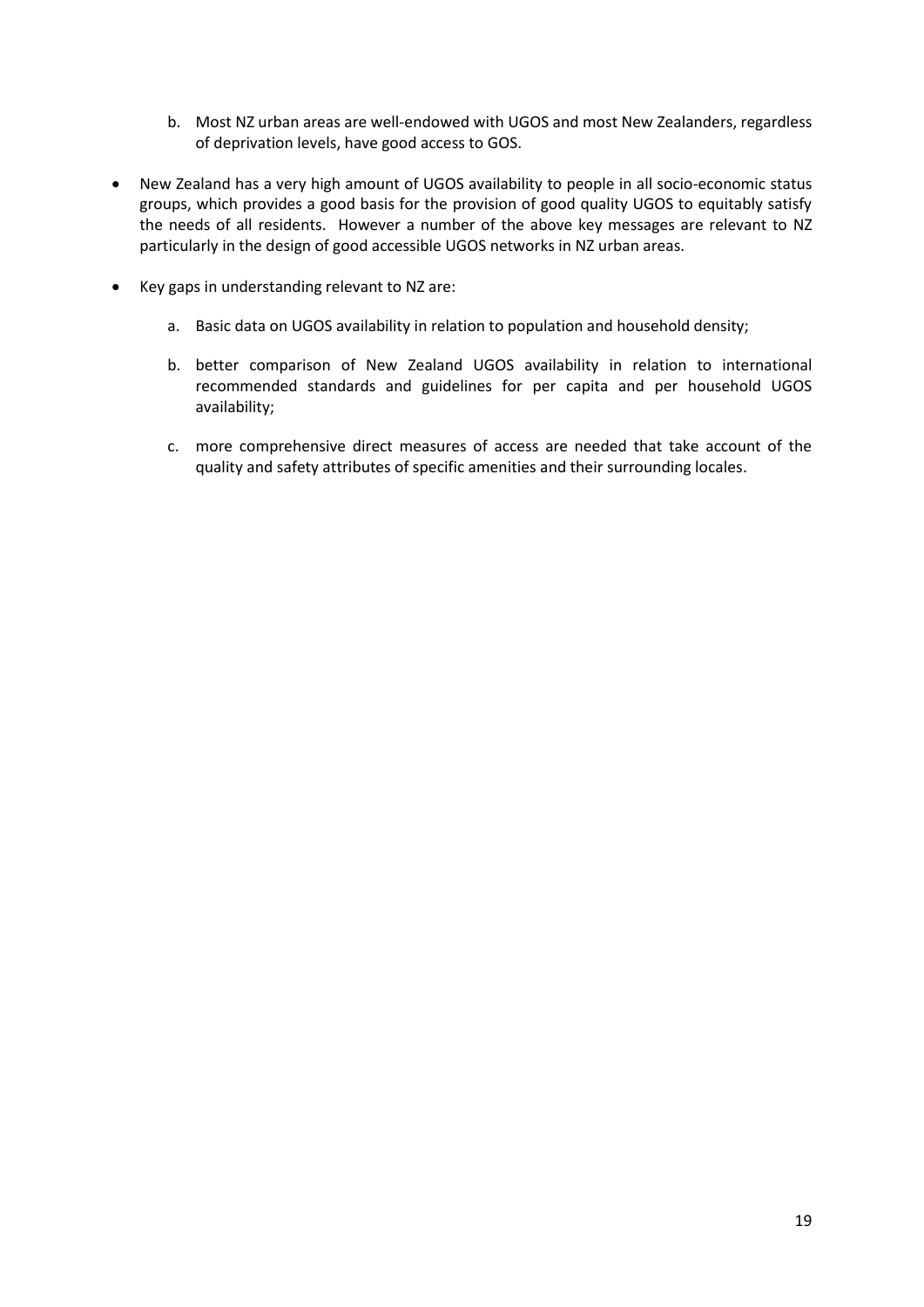### <span id="page-21-0"></span>References

- Ambrey, C., & Fleming, C. (2013). Public greenspace and life satisfaction in urban Australia. *Urban Studies, 51*(6), 1290–1321.
- Astell-Burt, T., Feng, X., Mavoa, S., Badland, H. M., & Giles-Corti, B. (2014). Do low-income neighbourhoods have the least green space? A cross-sectional study of Australia's most populous cities. *BMC Public Health, 14*(1), 1.
- Badland, H. M., Keam, R., Witten, K., & Kearns, R. (2010). Examining public open spaces by neighborhood-level walkability and deprivation. *J Phys Act Health, 7*(6), 818-824.
- Beatley, T. (2010). Biophillic cities: Island Press, Washington DC.
- Beer, A. R., Delshammar, T., & Schildwacht, P. (2003). A changing understanding of the role of greenspace in high-density housing: A European perspective. *Built Environment, 29*(2), 132- 143.
- Bertram, C., & Rehdanz, K. (2015). The role of urban green space for human well-being. *Ecological Economics, 120*, 139-152. doi[:http://dx.doi.org/10.1016/j.ecolecon.2015.10.013](http://dx.doi.org/10.1016/j.ecolecon.2015.10.013)
- Blaschke, P. (2013). Health and wellbeing benefits of conservation in New Zealand. *Science for Conservation, 321*.
- Box, J., & Harrison, C. (1993). Natural spaces in urban places. *Town & Country Planning, 62*(9), 231- 235.
- Brander, L. M., & Koetse, M. J. (2011). The value of urban open space: Meta-analyses of contingent valuation and hedonic pricing results. *Journal of Environmental Management, 92*(10), 2763- 2773. doi:10.1016/j.jenvman.2011.06.019
- Burgess, J., Harrison, C. M., & Limb, M. (1988). People, Parks and the Urban Green: A Study of Popular Meanings and Values for Open Spaces in the City. *Urban Studies, 25*(6), 455-473. doi:10.1080/00420988820080631
- Byrne, J., & Sipe, N. (2010). *Green and open space planning for urban consolidation–A review of the literature and best practice*. Griffiths University.
- Byrne, J., Sipe, N., & Searle, G. (2010). Green around the gills? The challenge of density for urban greenspace planning in SEQ. *Australian Planner, 47*(3), 162-177. doi:10.1080/07293682.2010.508204
- Centre for Tourism and Leisure Management. (2012). Wellington Botanical Garden CERM Performance Indicator Visitor Service Quality Review: Centre for Tourism and Leisure Management, University of South Australia.
- Cessford, G. (1997). Visitor satisfactions, impact perceptions and attitudes toward management options on the Tongariro Circuit Track. *Science for conservation (Wellington, NZ), 65*(790.099352), 20.
- Chang, H.-S., & Chen, T.-L. (2015). Decision making on allocating urban green spaces based upon spatially-varying relationships between urban green spaces and urban compaction degree. *Sustainability, 7*(10), 13399-13415.
- Cohen, D. A., Marsh, T., Williamson, S., Derose, K. P., Martinez, H., Setodji, C., & McKenzie, T. L. (2010). Parks and physical activity: Why are some parks used more than others? *Preventive Medicine, 50, Supplement*, S9-S12. doi[:http://dx.doi.org/10.1016/j.ypmed.2009.08.020](http://dx.doi.org/10.1016/j.ypmed.2009.08.020)
- Colding, J., & Barthel, S. (2013). The potential of 'Urban Green Commons' in the resilience building of cities. *Ecological Economics, 86*, 156-166. doi:10.1016/j.ecolecon.2012.10.016
- Dadvand, P., Bartoll, X., Basagana, X., Dalmau-Bueno, A., Martinez, D., Ambros, A., . . . Nieuwenhuijsen, M. J. (2016). Green spaces and General Health: Roles of mental health status, social support, and physical activity. *Environ Int, 91*, 161-167. doi:10.1016/j.envint.2016.02.029
- de Vries, S., Verheij, R. A., Groenewegen, P. P., & Spreeuwenberg, P. (2003). Natural Environments— Healthy Environments? An Exploratory Analysis of the Relationship between Greenspace and Health. *Environment and Planning A, 35*(10), 1717-1731. doi:10.1068/a35111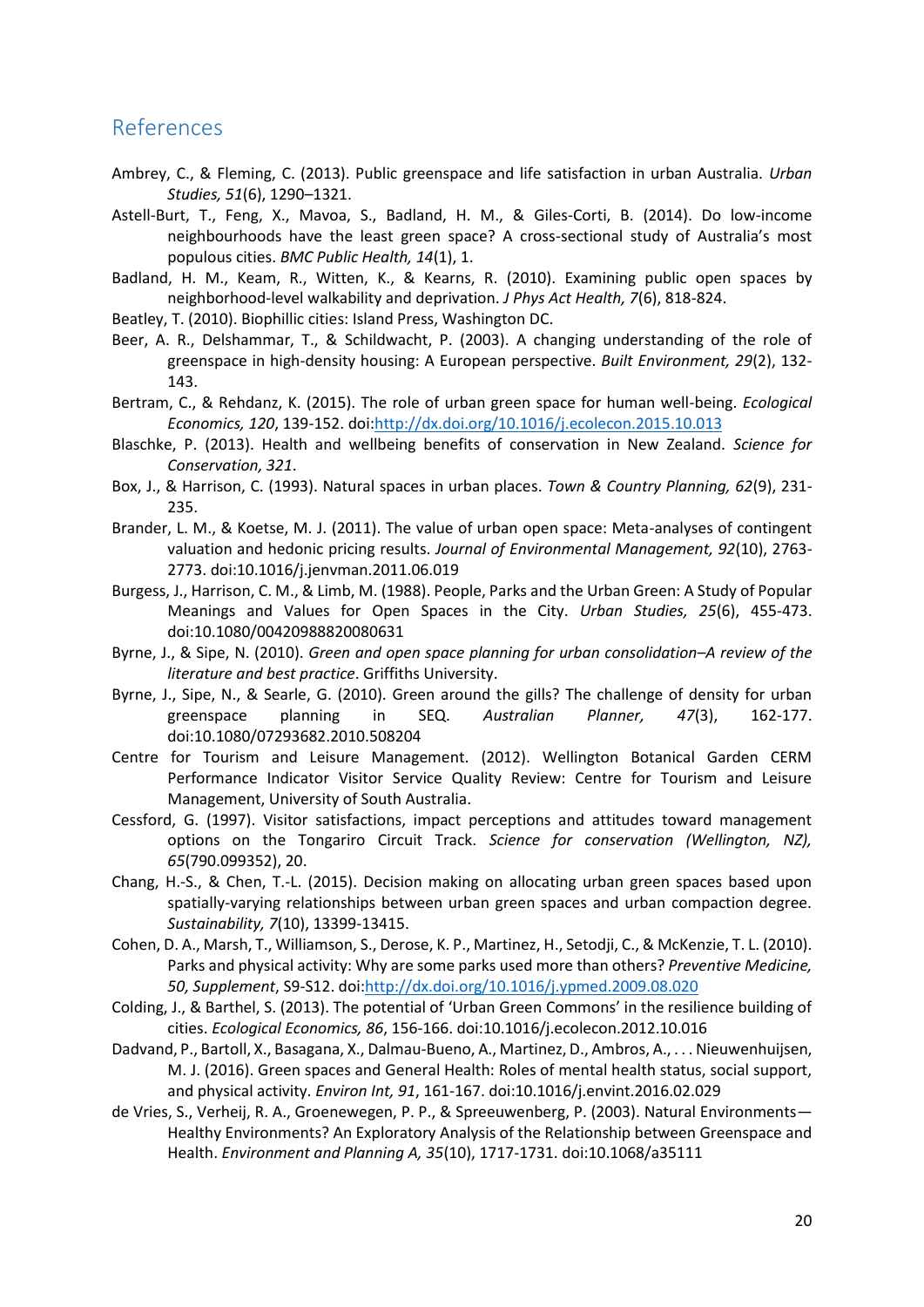- Florida, R., Mellander, C., & Rentfrow, P. J. (2013). The happiness of cities. *Regional Studies, 47*(4), 613-627.
- Freeman, C., Dickinson, K. J., Porter, S., & van Heezik, Y. (2012). "My garden is an expression of me": Exploring householders' relationships with their gardens. *Journal of Environmental Psychology, 32*(2), 135-143.
- Fuller, R. A., & Gaston, K. J. (2009). The scaling of green space coverage in European cities. *Biology letters, 5*(3), 352-355.
- Giles-Corti, B., Kelty, S. F., Zubrick, S. R., & Villanueva, K. P. (2009). Encouraging Walking for Transport and Physical Activity in Children and Adolescents. *Sports Medicine, 39*(12), 995-1009. doi:10.2165/11319620-000000000-00000
- Goddard, M. A., Dougill, A. J., & Benton, T. G. (2010). Scaling up from gardens: biodiversity conservation in urban environments. *Trends in Ecology & Evolution, 25*(2), 90-98. doi[:http://dx.doi.org/10.1016/j.tree.2009.07.016](http://dx.doi.org/10.1016/j.tree.2009.07.016)
- Hand, K., Freeman, C., Seddon, P., Stein, A., & van Heezik, Y. (2016). A novel method for fine-scale biodiversity assessment and prediction across diverse urban landscapes reveals social deprivation-related inequalities in private, not public spaces. *Landscape and Urban Planning, 151*, 33-44.
- Iverson, L. R., & Cook, E. A. (2000). Urban forest cover of the Chicago region and its relation to household density and income. *Urban Ecosystems, 4*(2), 105-124.
- Ivory, V. C., Russell, M., Witten, K., Hooper, C. M., Pearce, J., & Blakely, T. (2015). What shape is your neighbourhood? Investigating the micro geographies of physical activity. *Social Science & Medicine, 133*, 313-321.
- Larson, L. R., Jennings, V., & Cloutier, S. A. (2016). Public Parks and Wellbeing in Urban Areas of the United States. *PLoS ONE, 11*(4), e0153211. doi:10.1371/journal.pone.0153211
- Lee, A. C., & Maheswaran, R. (2011). The health benefits of urban green spaces: a review of the evidence. *Journal of public health, 33*(2), 212-222.
- Lin, B., Fuller, R. A., Bush, R., Gaston, K. J., & Shanahan, D. F. (2014). Opportunity or Orientation? Who Uses Urban Parks and Why. *PLoS ONE, 9*(1), e87422. doi:10.1371/journal.pone.0087422
- Lin, B., Meyers, J., & Barnett, G. (2015). Understanding the potential loss and inequities of green space distribution with urban densification. *Urban Forestry & Urban Greening, 14*(4), 952-958.
- Litman, T. (2015). *Evaluating public transit benefits and costs*: Victoria Transport Policy Institute.
- Loram, A., Tratalos, J., Warren, P. H., & Gaston, K. J. (2007). Urban domestic gardens (X): the extent & structure of the resource in five major cities. *Landscape Ecology, 22*(4), 601-615.
- Maas, J., Verheij, R. A., Groenewegen, P. P., De Vries, S., & Spreeuwenberg, P. (2006). Green space, urbanity, and health: how strong is the relation? *Journal of Epidemiology and community health, 60*(7), 587-592.
- Maat, K., & de Vries, P. (2006). The Influence of the Residential Environment on Green-Space Travel: Testing the Compensation Hypothesis. *Environment and Planning A, 38*(11), 2111-2127. doi:10.1068/a37448
- Mathieu, R., Freeman, C., & Aryal, J. (2007). Mapping private gardens in urban areas using objectoriented techniques and very high-resolution satellite imagery. *Landscape and Urban Planning, 81*(3), 179-192.
- McConnell, V., & Walls, M. A. (2005). *The value of open space: Evidence from studies of nonmarket benefits*: Resources for the Future Washington, DC.
- McCool, S. F., & Lime, D. W. (2001). Tourism carrying capacity: tempting fantasy or useful reality? *Journal of sustainable tourism, 9*(5), 372-388.
- McPherson, E. G., Simpson, J. R., Xiao, Q., & Wu, C. (2011). Million trees Los Angeles canopy cover and benefit assessment. *Landscape and Urban Planning, 99*(1), 40-50. doi[:http://dx.doi.org/10.1016/j.landurbplan.2010.08.011](http://dx.doi.org/10.1016/j.landurbplan.2010.08.011)
- Meurk, C., Blaschke, P. M., & Simcock, R. (2013). Ecosystem services in New Zealand cities. *Ecosystem services in New Zealand: conditions and trends. Manaaki Whenua Press, Lincoln*, 254-273.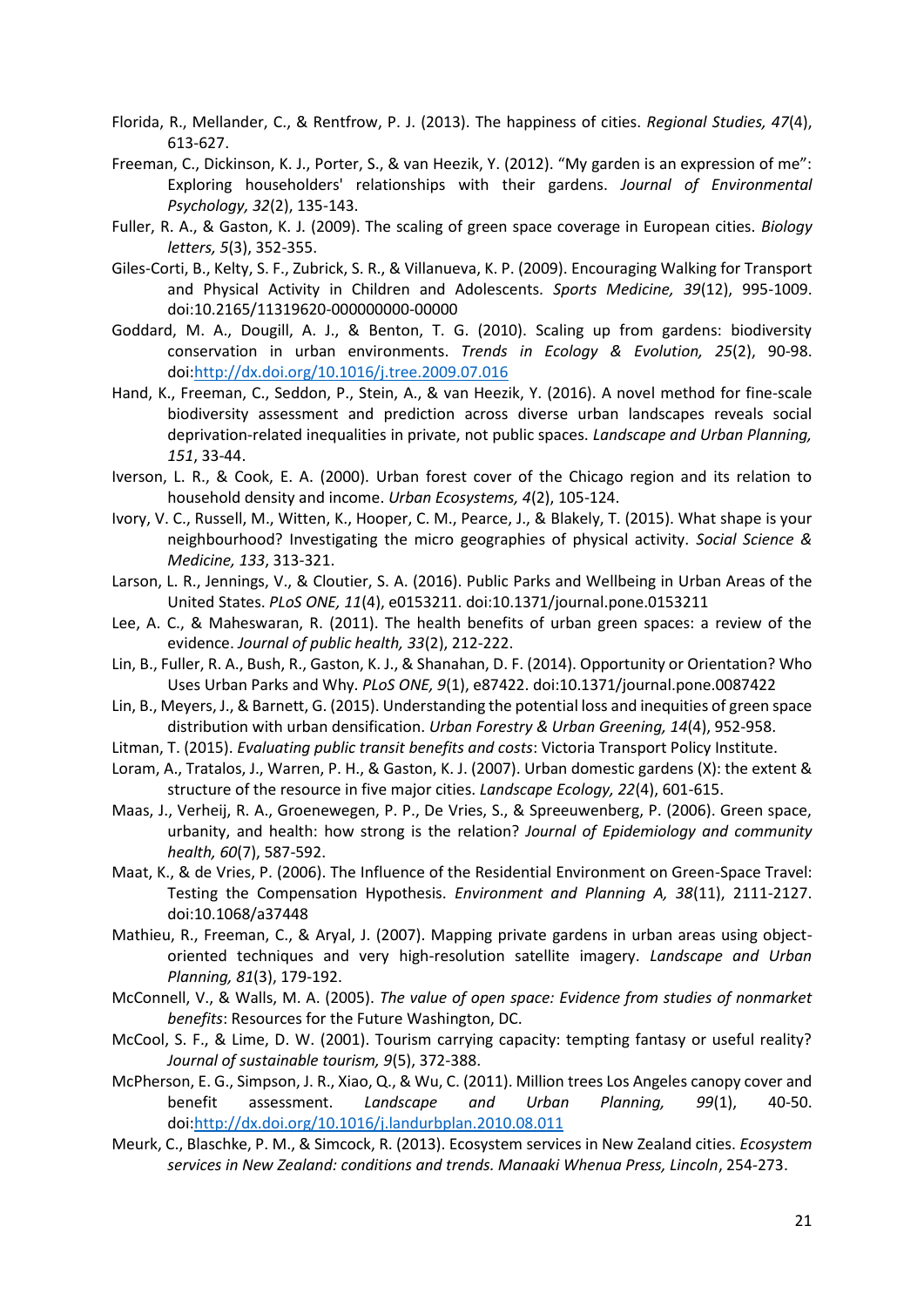- Meurk, C., Zvyagna, N., Gardner, R., Forrester, G., Wilcox, M., Hall, G., . . . Sykes, B. (2009). Environmental, social and spatial determinants of urban arboreal character in Auckland, New Zealand. *Ecology of towns and cities: a comparative approach. Cambridge University Press, Cambridge*, 287-307.
- Mitchell, R., & Popham, F. (2007). Greenspace, urbanity and health: relationships in England. *Journal of Epidemiology and community health, 61*(8), 681-683.
- Mitchell, R., & Popham, F. (2008). Effect of exposure to natural environment on health inequalities: an observational population study. *The Lancet, 372*(9650), 1655-1660.
- Nutsford, D., Pearson, A., & Kingham, S. (2013). An ecological study investigating the association between access to urban green space and mental health. *Public health, 127*(11), 1005-1011.
- Nutsford, D., Pearson, A. L., Kingham, S., & Reitsma, F. (2016). Residential exposure to visible blue space (but not green space) associated with lower psychological distress in a capital city. *Health & Place, 39*, 70-78.
- Pauleit, S., Ennos, R., & Golding, Y. (2005). Modeling the environmental impacts of urban land use and land cover change—a study in Merseyside, UK. *Landscape and Urban Planning, 71*(2), 295- 310.
- Payne, L. L., Mowen, A. J., & Orsega-Smith, E. (2002). An examination of park preferences and behaviors among urban residents: the role of residential location, race, and age. *Leisure sciences, 24*(2), 181-198.
- Pearce, J., Witten, K., Hiscock, R., & Blakely, T. (2008). Regional and urban-rural variations in the association of neighbourhood deprivation with community resource access: a national study. *Environment and planning. A, 40*(10), 2469.
- Richardson, E., Pearce, J., Mitchell, R., Day, P., & Kingham, S. (2010). The association between green space and cause-specific mortality in urban New Zealand: an ecological analysis of green space utility. *BMC Public Health, 10*(1), 240.
- Richardson, E., Pearce, J., Mitchell, R., & Kingham, S. (2013). Role of physical activity in the relationship between urban green space and health. *Public health, 127*(4), 318-324.
- Roberts, L., Brower, A., Kerr, G., Lambert, S., McWilliam, W., Moore, K., . . . Townsend, M. (2015). The Nature of Wellbeing: how nature's ecosystem services contribute to the wellbeing of New Zealand and New Zealanders. ow nature's ecosystem services contribute to the wellbeing of New Zealand and New Zealanders. Department of Conservation, Wellington. Retrieved from: http://www.doc.govt.nz/Documents/science-and-technical/sap258entire.pdf
- Rupprecht, C. D., & Byrne, J. A. (2014). Informal urban green-space: comparison of quantity and characteristics in Brisbane, Australia and Sapporo, Japan. *PLoS ONE, 9*(6), e99784.
- Russo, A. P., & Van Der Borg, J. (2002). Planning considerations for cultural tourism: a case study of four European cities. *Tourism management, 23*(6), 631-637.
- Sallis, J. F., Saelens, B. E., Frank, L. D., Conway, T. L., Slymen, D. J., Cain, K. L., . . . Kerr, J. (2009). Neighborhood built environment and income: examining multiple health outcomes. *Social Science & Medicine, 68*(7), 1285-1293.
- Schipperijn, J., Ekholm, O., Stigsdotter, U. K., Toftager, M., Bentsen, P., Kamper-Jørgensen, F., & Randrup, T. B. (2010). Factors influencing the use of green space: Results from a Danish national representative survey. *Landscape and Urban Planning, 95*(3), 130-137.
- Searle, G. (2011). Urban consolidation and the inadequacy of local open space provision in Sydney. *Urban Policy and Research, 29*(02), 201-208.
- Shanahan, D., Bush, R., Gaston, K. J., Lin, B. B., Dean, J., Barber, E., & Fuller, R. A. (2016). Health Benefits from Nature Experiences Depend on Dose. *Scientific Reports, 6*, 28551. doi:10.1038/srep28551
- Shanahan, D., Lin, B., Gaston, K., Bush, R., & Fuller, R. (2014). Socio-economic inequalities in access to nature on public and private lands: A case study from Brisbane, Australia. *Landscape and Urban Planning, 130*, 14-23. doi[:http://dx.doi.org/10.1016/j.landurbplan.2014.06.005](http://dx.doi.org/10.1016/j.landurbplan.2014.06.005)